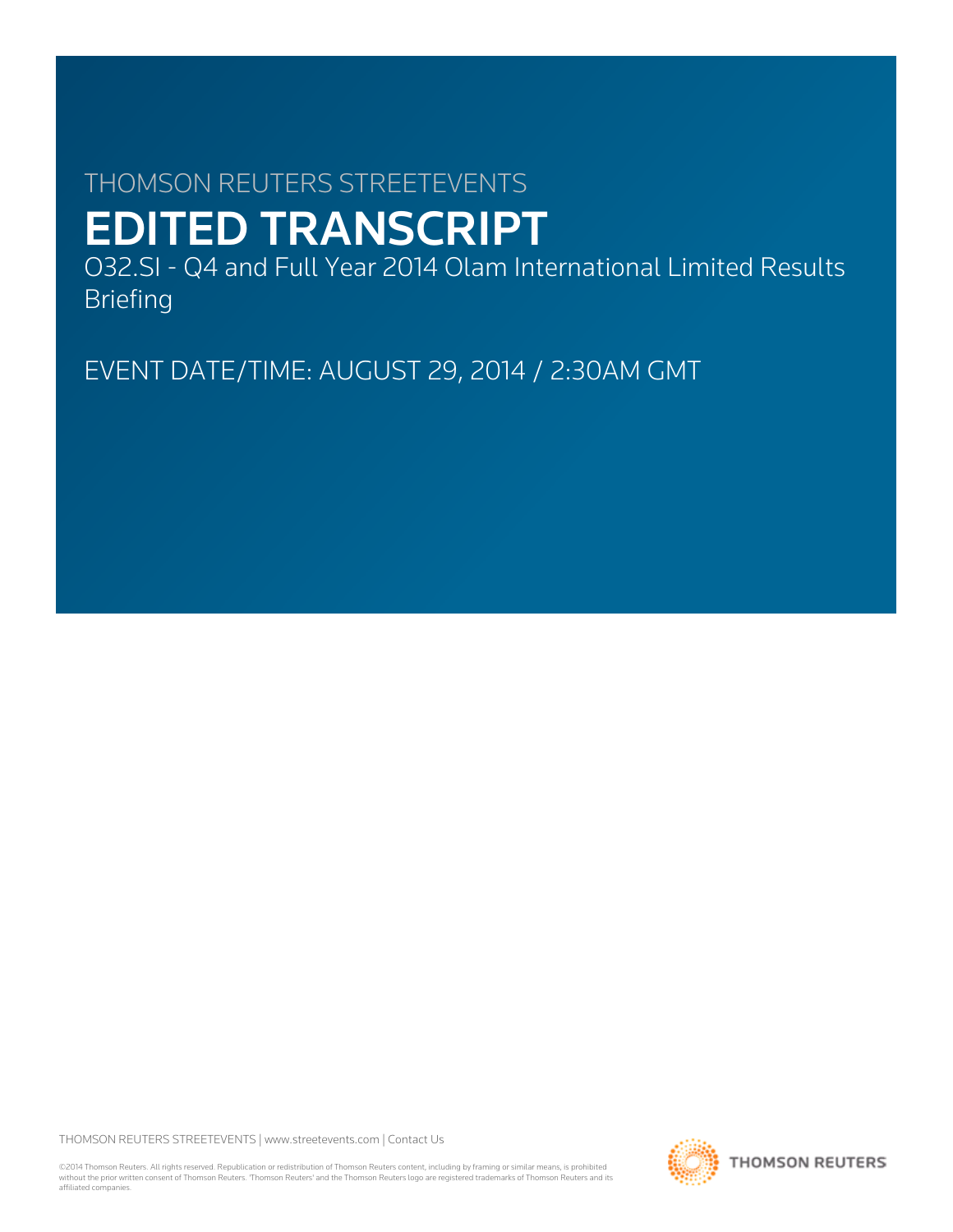# **CORPORATE PARTICIPANTS**

**[Hung Hoeng Chow](#page-1-0)** Olam International Limited - Associate General Manager IR **[Sunny Verghese](#page-9-0)** Olam International Limited - Group Managing Director, CEO **[A. Shekhar](#page-1-1)** Olam International Limited - Executive Director For Finance And Business Development

# **CONFERENCE CALL PARTICIPANTS**

**[Thilan Wickramasinghe](#page-9-1)** HSBC - Analyst **[Chuck Spencer](#page-12-0)** Morgan Stanley - Analyst **[Abhijit Attavar](#page-14-0)** Jefferies - Analyst **[Adrian Foulger](#page-16-0)** Standard Chartered Bank - Analyst **[Patrick Yau](#page-18-0)** Citi - Analyst **[Conrad Werner](#page-24-0)** Macquarie - Analyst **Louis Chua** UBS - Analyst **[Andrea Soh](#page-20-0)** Business Times - Media **[Chanyaporn Chanjaroen](#page-11-0)** Bloomberg - Media **[Nelson Goh](#page-22-0)** Goldman Sachs - Analyst

# <span id="page-1-0"></span>**PRESENTATION**

**Hung Hoeng Chow** - Olam International Limited - Associate General Manager IR

Good morning, ladies and gentlemen, a big welcome to all of you to attend our results briefing for the full year and for the fourth quarter of FY14, and thank you for the patience of those who are online.

I would like to just start off the presentation by introducing the panel speakers for this morning and on the extreme left, at the table on my side here is Sunny Verghese, our Group Managing Director and CEO of Olam International, and on his right is A. Shekhar, our Executive Director for Finance and Business Development, and on his right is N. Muthukumar, the President for Corporate Finance and Corporate Affairs in Olam International, and last but not the least, myself, Hung Hoeng from Investor Relations introducing this morning.

<span id="page-1-1"></span>Just to kick off by showing the cautionary note on the forward looking statements and I will take this as read. We will go through the financial highlights of the results this morning and the financial performance and the key takeaways, and this will be presented by Shekhar. Then we will move on to question and answer. We're happy to take your questions then after the presentation is over.

So without any further delay, I will invite Shekhar to the floor here to start the presentation.

**A. Shekhar** - Olam International Limited - Executive Director For Finance And Business Development

Thank you, Hung Hoeng, and good morning, ladies and gentlemen. It gives me great pleasure to take you through the annual results for our FY14 year ended on June 30, but before I start, there is also, starting July 1, we are celebrating our 25th anniversary, it's a silver jubilee year for Olam and we hope that during the course of this year, there will be many events where we can celebrate together, many events where we can share together what we have done over the last 25, but more importantly, hopefully, set the pace and tone for the next 25 and more that we believe that this business has in terms of potential.

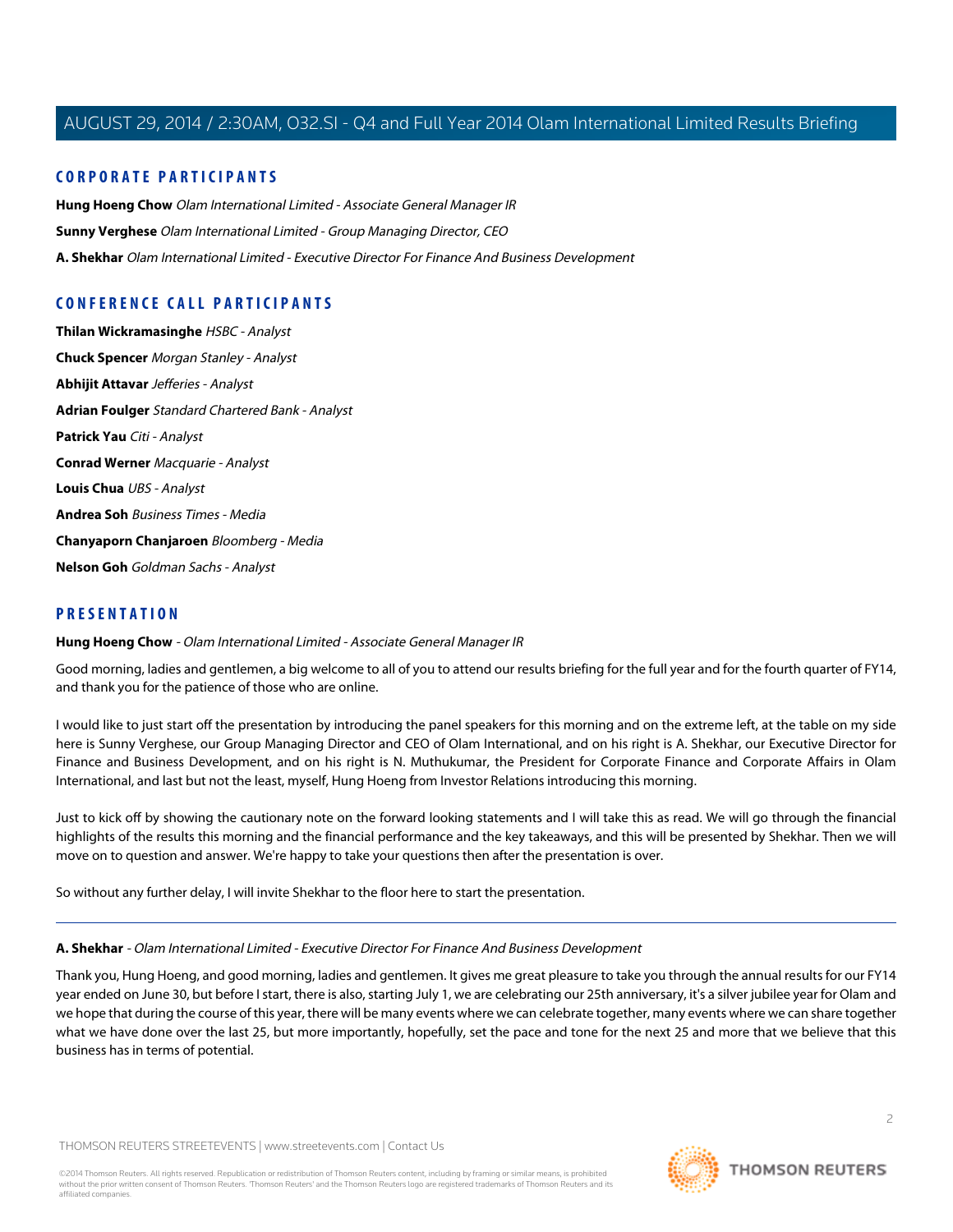And so -- but this particular session is all about FY14 and what has gone behind us, and hopefully, you will see areas of opportunity that are there in front of us too.

In terms of highlights, there are really three big areas to focus on. As you all know, last year in April, we announced our revised strategic plan for FY14 to FY16, and this is the conclusion of the first year of the strategic plan and we are quite pleased with the fairly significant amount of ahead of plan progress that we made. On the four major objectives that we had, we said that will reduce our pace of capital investments and we have done that. We said that we will reduce our gearing and already are there into the first year, we are well below the target that we set out for FY2016.

We have also said that we will reduce the portfolio complexity and get out of businesses that are not making sense or where we are not the rightful owners and we have done various initiatives around that. And most importantly, also, look at various initiatives which can strengthen our balance sheet and give us the ability to participate in the productive economics of some of the assets and platforms that we have built and also seek investments from strategic partners so that we can hold a smaller part of a much larger pie.

So we have done various initiatives, there are 17 initiatives that have been executed in a disciplined form and manner. Put together, they have a potential to release over SGD900m of cash but this has not been a divestment for the sake of release of cash, there is almost SGD150m by way of either one-off P&L gains and/or addition to reserves that have come through this selective divestment that we have done of whole assets or partial divestment of stakes or sale and leaseback kind of optimization of balance sheet schemes.

So that is a fairly significant and well ahead of the plan that we had of a release of SGD1.5b over the course of the three years. So that is the first significant highlight for the year.

The second is on earnings and there is a strong reported earnings growth of 67%, it's a record year. At SGD608m, it's probably -- it's the best year for Olam in terms of reported earnings.

The overall, it has been with some one-off exceptional gains out of the various divestments that we have done but even on an overall basis, we have a slight reduction in operational PATMI for those of you who look at it with bio, and without bio, we will talk about that later. But it's a slight reduction in PATMI, a flat EBITDA but the important thing to note here is that this EBITDA is after some of the divestments which we have made and some of the conscious reductions that we have done in volume exiting from some of the profit centers, exiting from some of the lower margin businesses that we didn't want to support.

So in overall terms, the EBITDA has been maintained on lower volumes, which shows the kind of margin expansion that we have got out of some of the midstream and upstream investments that we have done over the last few years.

So again, we are quite pleased with the results. It is a lower earnings on an operational basis, but the fact that we have taken the full cost of significant investments which are still gestating or partially contributing gives us the confidence that there are significant earnings growth coming off here out of the investments that we already made and that is a good news and that is why we are pleased with these set of results.

The last part which was a very important focus for us was improved cash flow generation. So we are just shy of our target of turning free cash flow positive at the FCFF level but that is after a significant increase in working capital predominantly in the second half because of one segment. So you will see as we go through the presentation that three segments, there has been a significant reduction in working capital rather in one segment, there has been an increase which has happened in the latter part of the year.

But otherwise, on improvements in operating cash flow, on reduction and new CapEx, on the cash release from divestments, we have hit the ball on each one of those and on an overall basis, there is a good improvement both at the FCFF level and the FCFE level of almost over SGD300m in terms of cash flow.

So we didn't hit the mark on the positive free cash flow but we are just about there and all the numbers and all the lines which go behind that show to us that we are on the right path and we could only improve going from here. So those are the three significant takeaways that we want to talk about.

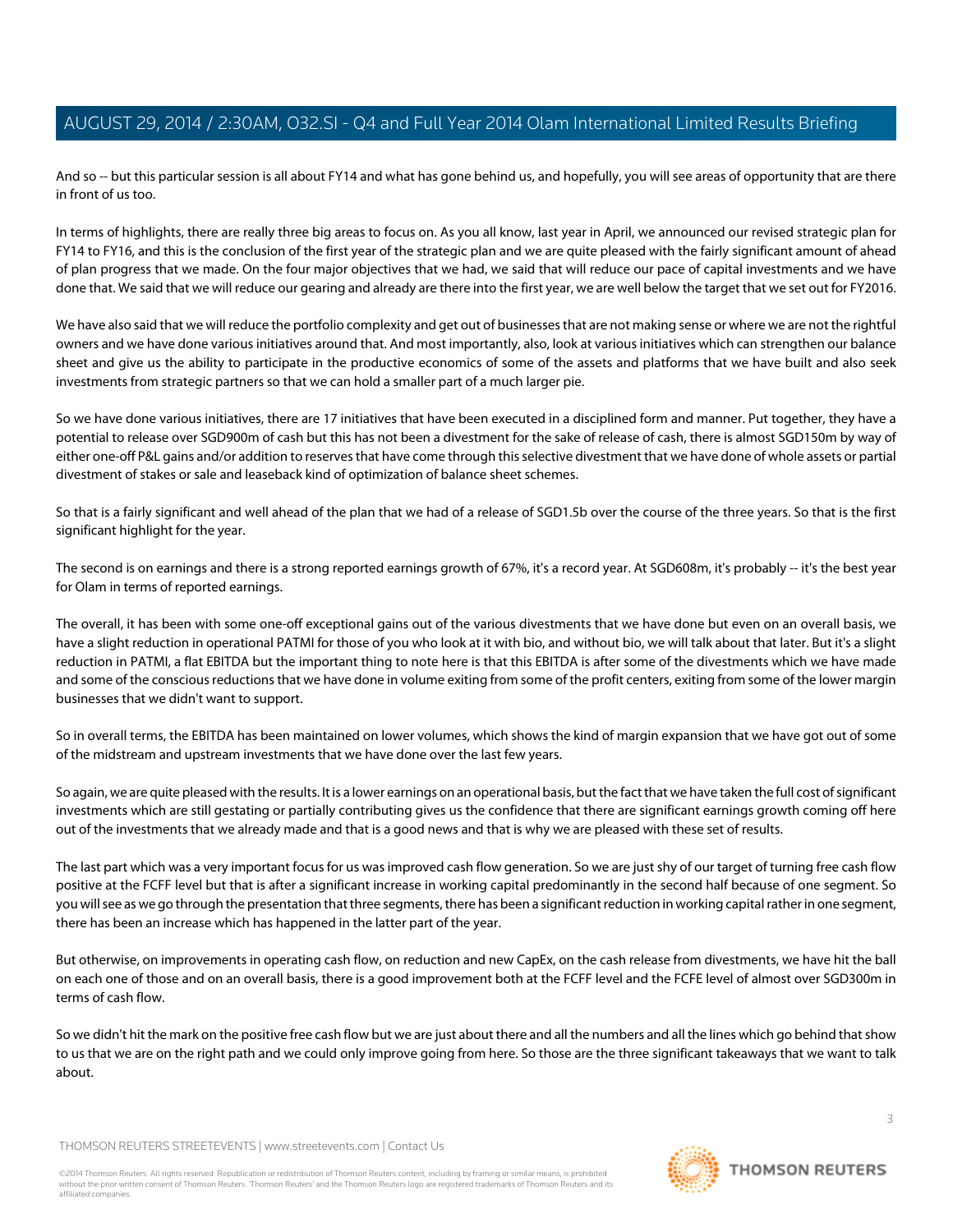A couple of other highlights that obviously all of you are aware. In the Q4 of last year, there was a change based on the VGO that was announced by Temasek, Management as well as the Kewalram Chanrai family which got concluded. And at the end of that, we are pleased with the outcome in the majority ownership for Temasek at 58.5% and an overall between the three concerted parties, an overall share of 80% leaving still a free float with very strong institutional shareholder base who still believe in the business and who will still believe in the strategy, believe in the overall opportunity in the sector and believe in our capacity, hopefully to execute and deliver on the promise that this sector has and this strategy has.

So we are pleased with that outcome and that kind of provides us with a strong stable set of shareholders which will help us build on the platform that we have built so far.

And in recognition of the strides made in this year, as well as in a little bit of a celebration and commemoration of the Silver Jubilee year, the board is pleased to recommend the dividend of SGD0.05, an ordinary dividend of SGD0.05 which is about a 25% increase over last year as well as a special Silver Jubilee dividend of SGD0.025 per share and for all the continuing shareholders who believe in this business and who have stayed with us and hopefully, will stay the course in the future.

So going through some other details of this, in terms of the strategic plan execution and the impact of that, on the first objective of reducing the pace of capital investments, we are about 50% down compared to what we were last year in terms of cash CapEx of about SGD600m against the almost SGD1.2b that were spent in FY13.

Net of disposals and cash release from disposals, this number is SGD206m compared to just over SGD1b previous year. So, a significant reduction both on account of gross cash CapEx as well as net of disposals CapEx which was our first objective. The second objective was to reduce gearing and we are at about 1.82 times compared to the 1.93 of last year and well below the 2 times that we have set as a target on the ongoing business during the -- by the end of the strategic plan.

And what we talked about in terms of the strategic plan initiatives, the full details are given in the MD&A, but on a snapshot basis, we concluded three initiatives in FY13 after we announced the strategic plan. Eleven were announced and completed in FY14 and there are three initiatives that have been announced, a total of 17 initiatives which will have an increase in -- which have a one-off P&L gain of SGD116m addition to reserves of SGD135m where we are continuing to be majority owners and a cash release of SGD920m-odd.

An important thing which gets sometimes, there is a bit of misperception is that there has been a lot of divestment and we have sold off our crown jewels. I just want all of us to remember that out of this SGD920m-odd, about SGD370m of cash release is from the sale and leaseback schemes wherein we retain the full productive economics of the assets. We continue to remain the managers of those assets and continue to retain the full profit potential of those assets.

An additional SGD470m is coming from the divestment of partial stakes where we remain majority owners and operators of those assets and we have invited strategic partners to co-share risk and obviously, return, but hopefully, holding a smaller share of a much larger pie.

So out of the SGD920m, almost SGD840m-odd, SGD370m in the first bucket and SGD470m in the second bucket is coming out of places where we have been very deliberate and conscious about what we have done. It's really about unlocking value from our balance sheet, unlocking value from some of the platforms that we have created, and inviting strategic partners to share and build upon that.

And it is only about SGD77m-odd coming out of outright sale of assets and there are assets that we were not the rightful owners of but there were assets that we could not -- we didn't see sense in further investing or continuing with which is the timber assets or the Basmati Mill, or the gins in Australia and those are the assets that we've divested off and that will happen as part of our ongoing portfolio review.

So we don't want people to misconceive that this cash release has been on account of a senseless sale of whatever we could sell. It has been a very deliberate platform by platform and since it is 17 initiatives that we have executed over the last 12 months, it sometimes gives the feeling that there is a series of divestment but we just like to put that in these three buckets and evaluate -- we evaluate it on those three buckets.

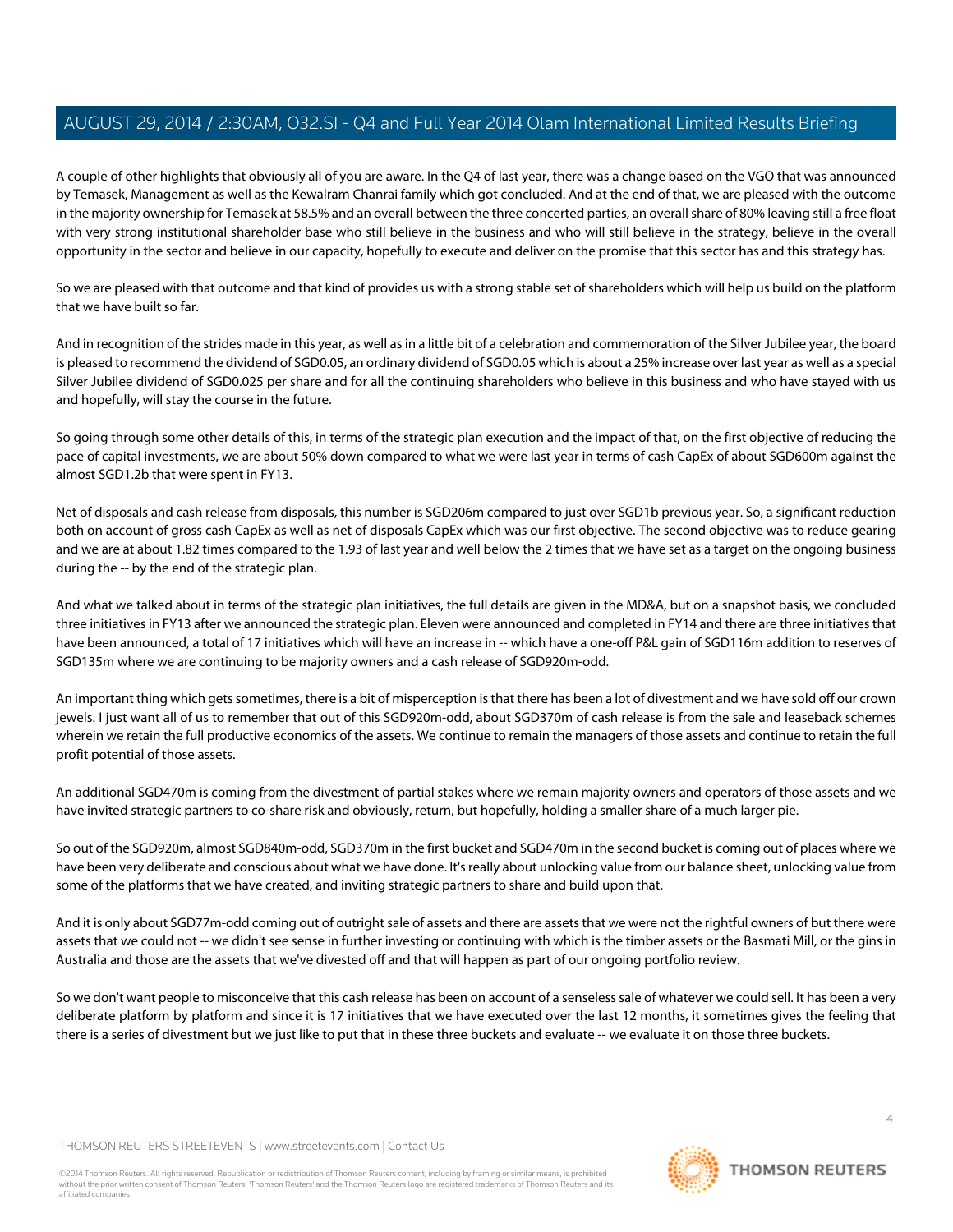So looking at the P&L, the volumes are down 6.7%, but this reduction in volumes has to be seen in the context of roughly 50% increase in volumes between FY12 and FY13. It's also got to be looked at in the context of what I mentioned earlier, that we have been fairly deliberate about targeted reduction in volumes in low-margin businesses so in places where we wanted to invest and grow, the volumes have increased. And we have seen that improvement across segments, across platforms. But where we have taken strategic conscious bets to reduce volumes and obviously, in some places where there have been significant increases in the prior year, there has been some modest reduction.

But what is more important, and what is relevant is that the EBITDA has been maintained despite the 7% reduction in volumes and that, I think, is something that we are pleased with and something that we think we can build upon going forward. In terms of the bio and with bio and without bio for all of those who kind of take it that way, this EBITDA is with a net loss of SGD3.7m-odd compared to a net gain in bio of SGD92m. So adjusted for that, there is roughly on a like-for-like basis, it's 28.5% growth in earnings compared to with that, but that is for those of you, we've always maintained our operational PATMI is with bio whether it's a profit or a loss.

So in terms of reported earnings, because of the exceptional items and most of them have been talked about in the nine months, for Q4 itself, there is an exceptional one-off loss on account of three initiatives which -- where we have taken a one-off charge, one has been the exit in timber from Gabon, the second has been the impairment in cashew and the third has been a one-off charge that we have taken in terms of prepayment of some of our bank loans -- more expensive loans which obviously have an immediate impact starting from FY15 in terms of reduced interest cost.

So those are the three one-off losses that we have taken and they are offset by a significant gain on the grains divestment in Australia. But net of that, in Q4, there is an exceptional loss but if you ignore the exceptional charge on the exceptional side, Q4 is a small gain in operational PATMI of about 1.5%. So Q4 has been more or less flat, overall, operational PATMI is slightly down on flat EBITDA and effectively, that is because of higher depreciation and amortization charges that we have taken even though some of these assets are not fully contributing, you will find that the interest cost and tax are more or less flat compared on a year-over-year basis.

So that is the broad detail on the P&L. Putting this EBITDA as well as the capital in the context of the last five years, and it is always good to kind of look back and see where we are coming from to get a good sense of what might be the future ahead. So, in the last five years that we have been investing fairly significantly in fixed capital investments and both on the upstream and the midstream side, what we need to or we want to emphasize is that we have almost doubled our EBITDA, which means that apart from creating competitive positions and choke points with the assets that we have developed, we have doubled the size of the business, the operating cash flows from the business, from about SGD600m to almost SGD1.2b.

Obviously, capital has also increased and on a CAGR of almost 20% and a significant chunk of that is in fixed capital. But you'll see that moderating down as we have signaled. And a lot of them, once they hit full capacity, there are significant still EBITDA potential to be extracted out of this. And as we go through the segments, I will try and outline where there is still significant growth and where the capital's still aren't fully performing.

But I just want us to see this year's P&L in the context of where we are coming from over the last five years, a significant chunk of the cost both in terms of the interest cost as well as depreciation and amortization that we are taking on some of the fixed capital that we have put to work is still not working fully and we just want you to look at this year's results in that context.

Moving on to the segmental analysis, and this is where you will see the differences in their segments which we have invested earlier on and are now fully contributing, the first one being the nuts and spices ingredients platform. So you'll see significant EBITDA growth last year with a reduction in both working capital because of some of the optimization areas as well as fixed capital, a significant chunk of that coming out of the almond sale and leaseback which happened in the second half of the year as well as some impairment has been taken on cashew which was not so good.

But on an overall basis, this segment has improved EBITDA by IC by almost over a percentage point with almonds, the spice vegetable ingredient business doing very well. Peanuts, hazels, maintaining their trajectory and the two underperforming or the real underperformance here was from cashew and tomatoes which was better than the previous year but still not yielding up to full potential. So the areas for focus for us are really on the cashew and tomato business to get them to full potential and all the other parts of the business that are already yielding and contributing quite well.

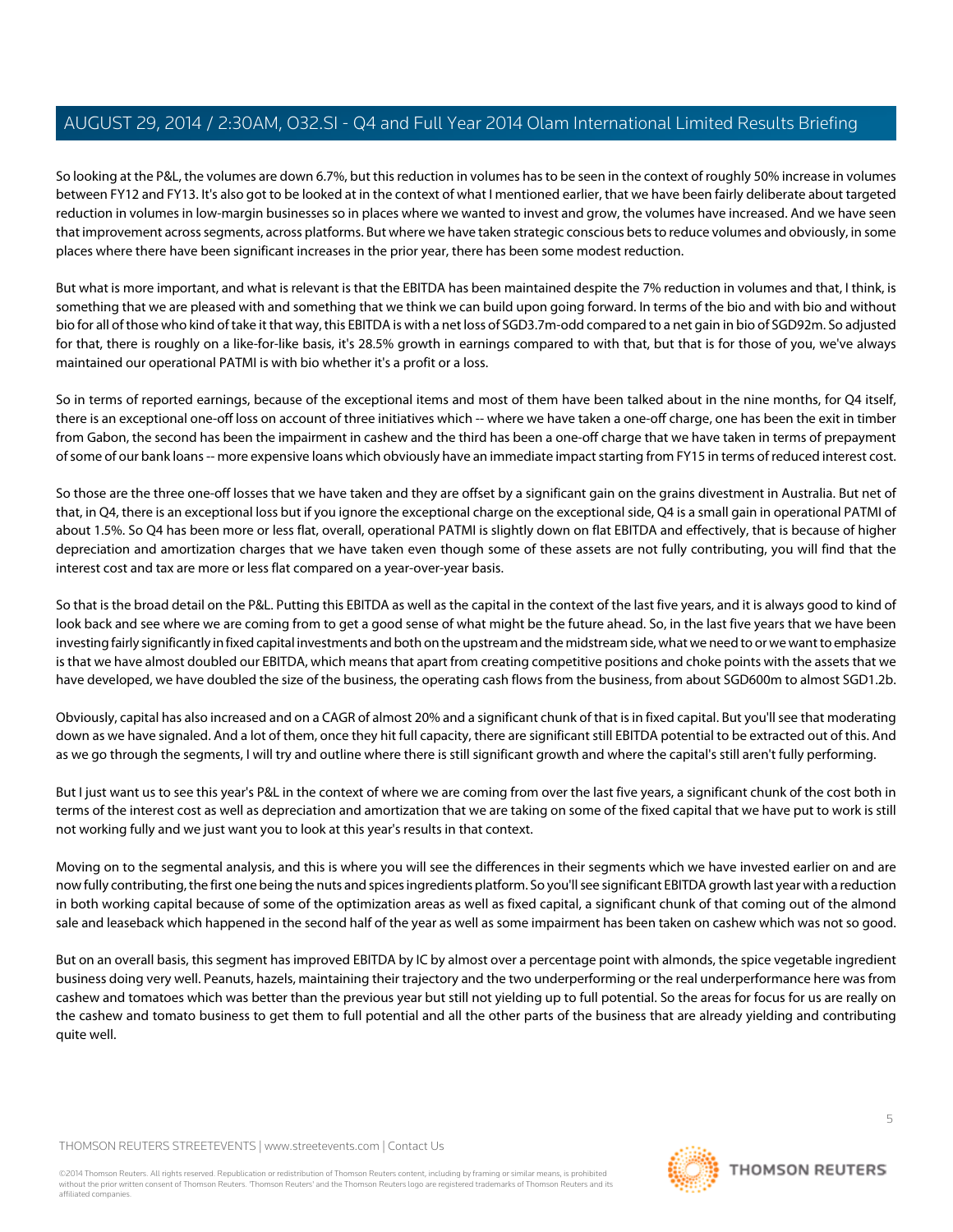Also, with the platform that's now got built over these two business units, there is a significant opportunity for us to invest further and then grow this platform and grow our leadership positions platform further.

Moving on to the confectionery and beverage ingredients, again, good growth in EBITDA but there has been a fairly significant growth in working capital in this segment. And you will see almost SGD1b increase both on account of the increased prices, coffee was significant but cocoa was also there compared to last year and that has meant that the EBITDA by IC has come off. So this segment, when the prices were low, was also delivering an EBITDA by IC ahead of the curve and we have discussed that over the last couple of years. But this year, it has also gone down much more because of the working capital that we are carrying.

Part of the working capital is higher inventory so both the increase in coffee prices, we had a significant opportunity to buy more volumes. They also had good margins for some of the higher inventory that we are carrying on will flow out over the next year. And so therefore, it is not -- it is good inventory and valuable inventory that we are carrying on so you will see a Q4 reduction in volume compared to Q4 of last year but that is really on account of the higher inventory that we are carrying.

But on an overall basis, these are very strong, solid platforms and we got competitive positions in these platforms. There is in this platform, a large chunk of the fixed capital that is still not yielding in coffee plantations, certainly in soluble coffee, in the investment that we made in Spain, and as well as the new cocoa processing plant that has started in Ivory Coast and the new plant that we have now announced in Indonesia, there is a lot of fixed capital in this business which is still not fully linked and there is therefore, that EBITDA that will flow through in the coming years, maybe in the plantations, maybe not in the next year but certainly out of the midstream assets, we would see increased contribution even within the next year.

So again, two solid businesses, EBITDA by IC is slightly down, but hopefully that will correct itself. We don't see prices coming off in the near term; both products are at fairly high priced produce so we probably might even see a little bit of increased working capital but it is not a worry that we have in terms of returns from this business.

Food staples and packaged foods, there are -- it's a bit more complicated and I'd like to take a little bit more time. So there are three or four parts of this business that have done very well. And those are really the supply chain in dairy, the sugar business, the packaged food business, specifically in Nigeria and even the palm trading business have all done much better than last year.

But there are three parts of the businesses, some market led, and some because of our own choice, and some because of our underperformance which have resulted in an 18% fall in overall EBITDA for this segment.

So the first one which we have talked about in the past is dairy upstream which is -- has underperformed this year, and therefore, certainly, not yielding anywhere to potential and is something that we are focused on to ensure that in the coming year, and years, we will improve on that.

The second part is really on the grains volume and in their grains volume, there are two things, one, there were parts of the business that we have grown volumes and wanting to invest further capital to grow the trading volume in terms of elevation and port and logistics capacity, but then in the last strategic plan, we decided that we don't want to put that kind of investment -- fixed capital investment to back those trading volumes. So we have exited from, or reduced our stake in the Australian grains business, we have exited from the South African grains business so that has meant lower volumes as well as lower EBITDA in grains which is a choice that we have made.

There is also a choice which has been fostered upon us because the Ukrainian-Russian crisis and therefore, in Q4, certainly, that part of the volume has not happened which is obviously a concern that we are watching very closely but we would like to stay on in Russia, it's an important part of our business so the Russian business is still happening but the Ukraine business has completely dried out in the last four months and that is still a concern for us for the next year.

So in the grains business, there is a part -- the real gem which has really performed and performed well above our expectations is the wheat milling side and which is where we are putting in all the additional money, there has been expansion in Nigeria already, we've started a new mill in Senegal which has come up at the end of the year, as well as a new mill that we are setting up in Cameroon which is likely to come up in the second half of

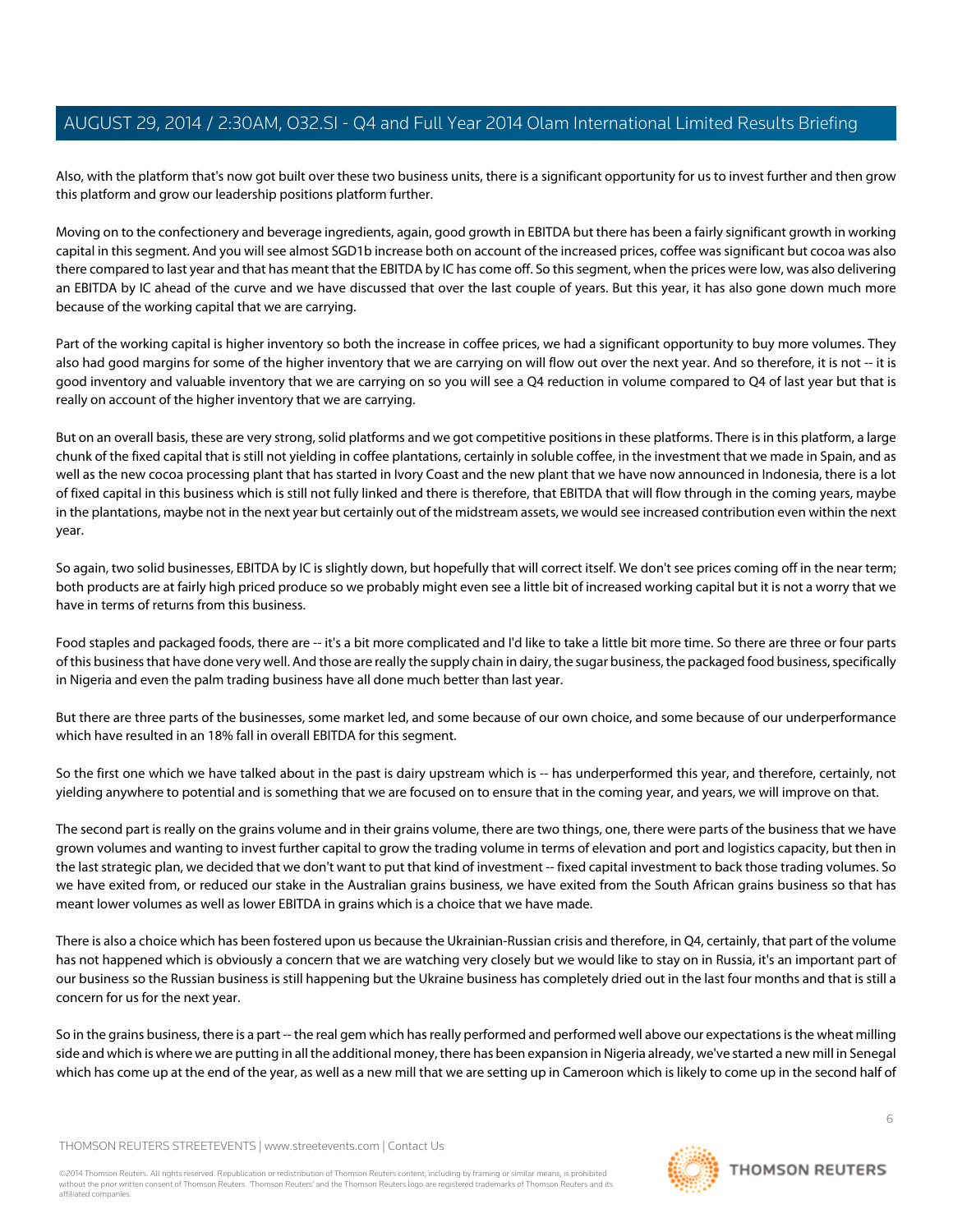the coming year. So we are putting -- we have reduced trading volumes but we are putting all our capital to work in wheat milling where we believe we have a significant competitive position and there are returns to be made.

So for the year, there has been a reduction in grains, but there is a reorientation of the platform and the platform strategy, which we believe will put it in an even better position going forward.

On rice, it's been a little bit of a market situation and specifically Nigeria. The Nigerian government came to a standoff against the importers with a change in import duty and that standoff, believe it or not, took about six months to resolve. So from the end of November, early December, until the end of May, no imports were really allowed into the country.

So obviously, rice is a large volume and Nigeria -- Nigeria is probably a significant chunk of the volume so we could not -- there is a dip in volumes and also EBITDA in rice on that count, but that is a situation that has sorted itself out in June and starting June and July, we see sales resurrecting and we are well-positioned to get back those volumes. So that is a second play which has had an impact on FY14 but which we believe will correct itself going forward in FY15.

And the last part which was about not really -- which has impacted this segment but a significant change in currency in Ghana, cedi which is again, fairly public, between December to now, the cedi has depreciated to something like 190 to today, 370, so it's 100% depreciation of cedi.

In Ghana, we are in predominantly the import businesses, and in grain, in packaged food as well as in rice and therefore, in the initial phase, when the currency was moving one way and moving further the lead lag in terms of sales prices because of a significant change and hence, margins and volumes were hit obviously in the second half of the year, everybody corrected and everybody was equally affected by that. And market prices have now started changing almost every week and we have seen something like 12, 14, 15 price corrections over the last three or four months. So it's a matter of concern. It has hit EBITDA last year but today, all businesses, rice, packaged foods, and our -- the consumer business or bulk business are all operating at margins putting into the costing the revised exchange rates and we are able to make their base margins on that basis. So it is an impact for last year but again, it's an impact that we believe that we can cover upfront.

So since there is a significant drop in EBITDA of the segment, I think it was useful to kind of divide what is working and where we see significant growth going forward, what does not work and does it deliver a conscious choice by which we cordon out some part of the business and what are the market situation that we hope that it will correct over time. And so it is a bit complicated but that is really where this business is. This business grew EBITDA quite dramatically because of incremental grain and rice volumes from the previous year and so it has come off a bit, but there is growth going forward.

But the important thing in this segment [in order] there is a significant amount of capital which is still not yielding and is expected to yield over the next couple of years. So the palm plantations, the dairy upstream, the wheat mills, the packaged food business investments, again, all of which are significant investments that have gone into the segment, are all in -- still in the growth phase and even getting to their full potential over the next couple of years, maybe some of the plantation and upstream might take us slightly longer but the others should start yielding and so therefore, there is still a lot of growth potential out of existing investment itself in this segment.

And so we expect the segment to correct itself going forward and then moving on to the last segment, the IRM segment, which is a modest growth. Here really the cotton business had two tough years prior to that so this was a transition year, volumes have improved, margins have also improved. We had a poor quarter in Q4 because of the backwardation but that notwithstanding, the business has repositioned itself and we believe it's on very strong footing going forward.

The timber business certainly has restructured and we have taken a lot of cost both in terms of asset disposals as well as getting out of the business but again, the revised timber business is well positioned but for last year, there was a significant loss on timber and therefore a reduction in EBITDA on that count.

Rubber, of course, which has kind of always performed because the rubber prices being where they are and actually the palm and rubber prices being where they are has not performed. The rubber part has impacted this segment. So this segment has had a negative impact of rubber as well

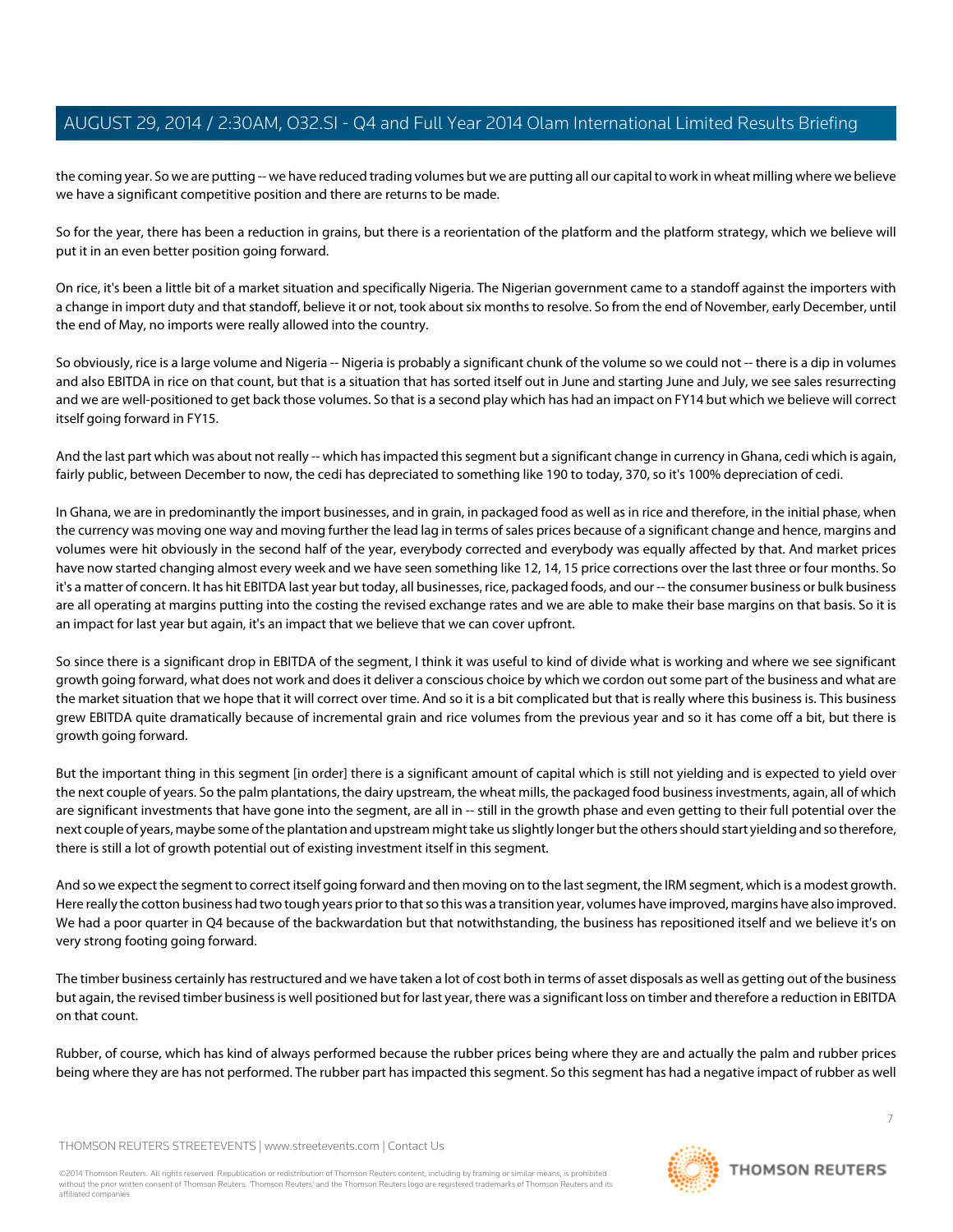as timber, probably flat performance by quarter from last year in terms of overall volumes but improved margins. And slightly improved performance on SEZ which has really meant a slight improvement in EBITDA.

The investments have grown on the fixed capital side primarily into rubber and a little bit into SEZ. But the working capital has been tremendously reduced in this segment based on all the optimizing that happened and the exit from the timber business that has happened. So going forward, this business should be able to improve its EBITDA by IC returns from here.

So that is kind of probably the four slides that were most content -- had the most content and I plan to rush through the rest a little bit more faster.

So the upstream business, again, as you would have seen coming out of some of the points that I made, there is significant capital invested in the upstream business, almost SGD2.7b, of which SGD1.3b is working and contributing in EBITDA by IC of almost 18%. But there is SGD1.5b which is either gestating or not fully contributing and that is really where we are carrying the cost of it without the returns yet coming in and that will take us a few years. Some of it will improve over next year but some of it will take probably two to three years to get to full potential.

It's also got hit this year specifically because of the SIFCA palm and rubber that I mentioned, as well as the upstream dairy which has meant that the EBITDAs are lower this year, both of which are performance issues which hopefully will correct themselves going forward. One is a price issue and one is a performance issue which will hopefully correct itself going forward.

But that notwithstanding, there is a significant upside in this part of the value chain wherein we have invested, we still feel quite strong about that but this is going to be part dependent, this is going to take time, and we will stay focused on getting them to full potential as quickly as we can but it's not entirely in our hands.

On the other hand, I will probably just talk about midstream and then come back, the midstream investments are much less gestation and you will see that there is a significant growth out of investments that we have made over the last few years whether it's in SVI, US, various investments, packaged food, wheat milling, soluble coffee, cocoa processing, etc, all of which has yielded last year. And while there is still a large chunk of gestating assets of almost above SGD1.7b in this segment, too, in this part of the value chain too, but it is likely to yield quicker and the next one to two years, between those strategic plan period itself, you would expect them to get to full potential.

So already what is yielding is operating at the range of about 13%-odd of EBITDA by IC that we talked about as a steady state potential and we expect the balance when it starts, that should also yield.

So the upstream and midstream is where a significant chunk of assets is and put together, there is roughly about SGD3.2b of assets out of a total SGD6.2b of assets in midstream and upstream which is still not fully yielding. And that is really the drag on our earnings in the near term. Some part of it will get corrected in the next year, but it might take us the next couple of years. And that was really the focus of the strategic plan that we will get these investments to get to full potential during the course of the strategic plan, optimize the balance sheet during that course and see what we can do on the working capital as well as other parts of the fixed capital that we can get off the balance sheet and then ensure that we get to our full returns through the course of this three years.

The supply chain in itself, sorry, is the core part of our business here, any reduction is really coming out of parts of the business that we have given up all the stuff that I talked about in terms of volume reduction, grains, rice, and timber, etc. But this is really the engine that still remains half of our EBITDA and is growing and we expect this to deliver returns and so operating at about 13%-odd which is at the top end of the steady state range that we believe that it should continue. So this is the core and the upstream and midstream when they get to full potential will add to this core and make this core even more competitive going forward.

So this is the part that I mentioned and again, so out of SGD2.8b in upstream, SGD1.5b is not yielding or is partially contributing and gestating and you will see there's very limited EBITDAs here. And what is working is showing 18% and certainly on the midstream side, there is roughly about SGD3.4b invested of which SGD1.7b is still not fully yielding but what is working is delivering the returns.

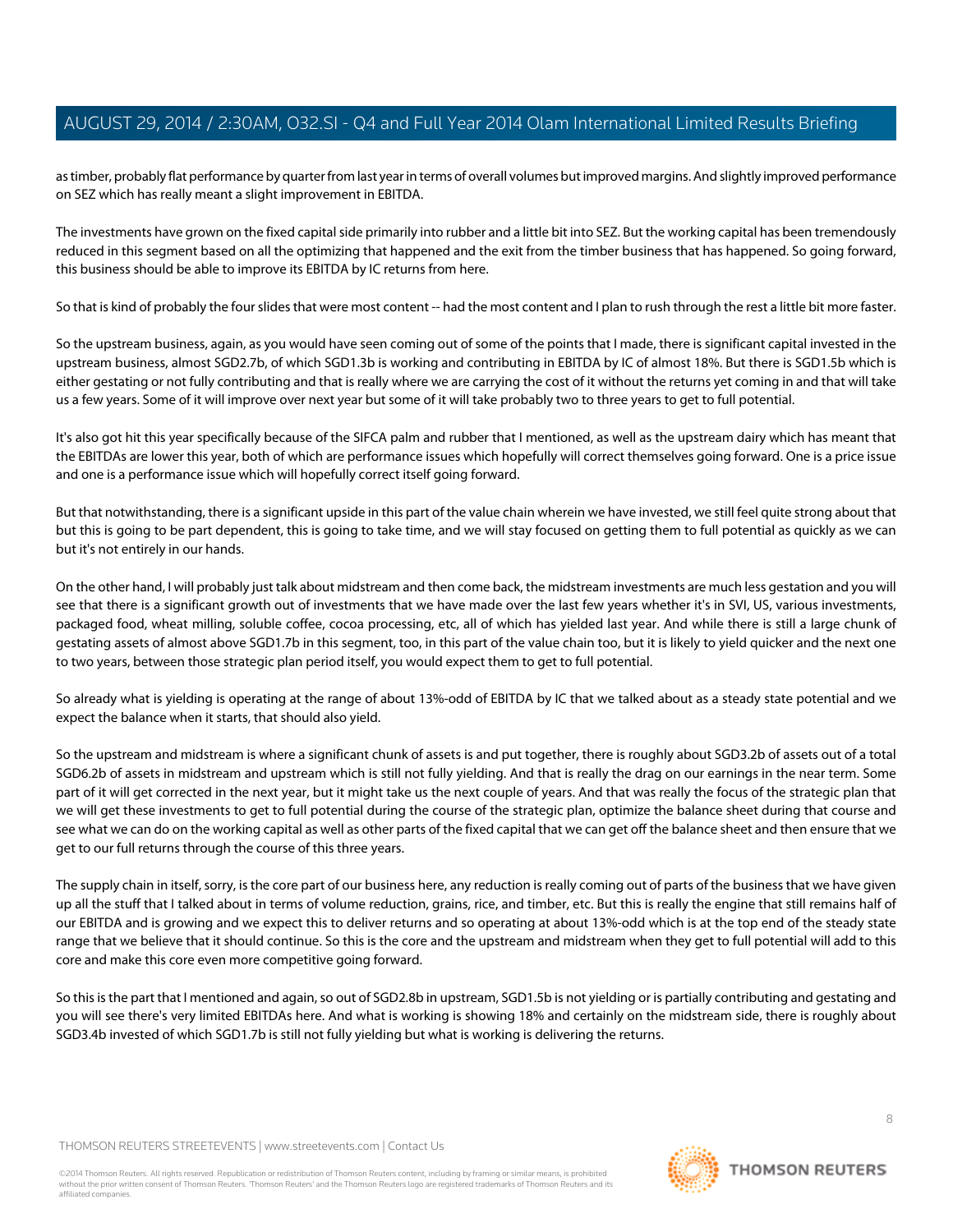So this is really the heart of where we stand in terms of our focus and extracting full value from these investments is really where we are going to spend the next couple of years which is not to say that we won't back selective investments in the platform that we already -- are already yielding but our first focus and primary focus is going to be on extracting the full margins out of this.

Moving on to the balance sheet, cash flow, we have discussed this many times and this is a slide that you will all recognize. So as I mentioned in the highlights, our operating cash flow has improved by almost SGD100m. We have made significant progress in terms of total cash release from divestments as well as reduction in new CapEx. But a lot of it has gotten eaten up by almost SGD1b change in working capital, predominantly in the confectionery and beverage ingredients segment with all other three segments reporting lower working capital.

So if it was not for this chain and also a very outlier event in coffee prices going up by 100%, almost in the last five months, we would have been comfortably free cash flow positive and we believe that that is something that we can continue to focus on.

So that's really where we are but both on free cash flow, FCFF and FCFE, you'll see almost a SGD300m improvement in trajectory which is really what we hope to sustain and better in the coming year.

Gearing, again, I already pointed this out, we are at 1.82 against a 1.93 and we were about 2 at the end of nine months, so some part of it is a normal seasonality but even compared to this year -- this time last year, we are lower and comfortably lower against our target. As well as on the adjusted basis, a big chunk, almost [SGD5b] out of this is in sold inventory or secured receivables so adjusted for that, our net debt to equity is well within our comfort zone.

I would like to spend a couple of minutes, this is a new slide that you have probably not seen and is probably what has happened in Q4, and is likely to be something that we are going to be focused on in the coming year. So we are post-VGO, we certainly believe that it is a significant possibility to improve our overall debt profile in terms of how the debt is structured as well as cost of debt so some of the bankers in the room might not like that but I hope we will continue to get their support on that. But -- and we have.

So the first big thing that we did was replacing a lot of our bank syndicated debt which was higher cost, longer-tenor with an RCF of USD2.2b that we have done so this is certainly -- shows the change between 2013 and 2014 June but even if you compare versus the nine-month number that we have shown, the RCF is one big change, RCF to bank syndication is a big change. We have taken a one-off charge because of this into Q4 but it is going to mean reduced cost going forward starting from the -- through FY15 and onwards.

The second thing we have done obviously which has happened post June, which is the two bond issuances that we have done and we have seen a significant reduction in the debt capital market's response in terms of coupons. From something like 5.75% to 6% coupons, we have now dropped to 4.25% to 4.5% so again, fairly significant. So some part of our debt will get restructured.

Some part of our medium-term debt in the debt capital markets cannot be repaid or there will be a cost of repayment so we will keep a track on that and if there is any possibilities for us to replace that with cheaper debt we will do that. So it is really about managing the short-term debt wherein we are already borrowing quite competitively, there is not probably as much reduction possible in terms of cost. But certainly, on the medium-term debt, both on the bank market as well as in the debt market, debt capital markets, we hope to get reductions. And that is something that will not all happen this year because we will have to follow the repayment calendar in some of these cases but over the next two to three years, we expect to have a fairly significant saving and interest cost coming net of the one-off charges that we might need to take in probably this year and next year.

So beyond the capital that's invested, which is not fully contributing, this is another area of focus for us wherein we believe there is efficiencies to be attracted going forward without any new investment or any new which should also contribute to earnings going forward.

Liquidity position is pretty good and strong, SGD1.6b in cash, almost SGD5b in sold inventory and secured receivables with about SGD5.3b of unutilized lines. So again, not an issue.

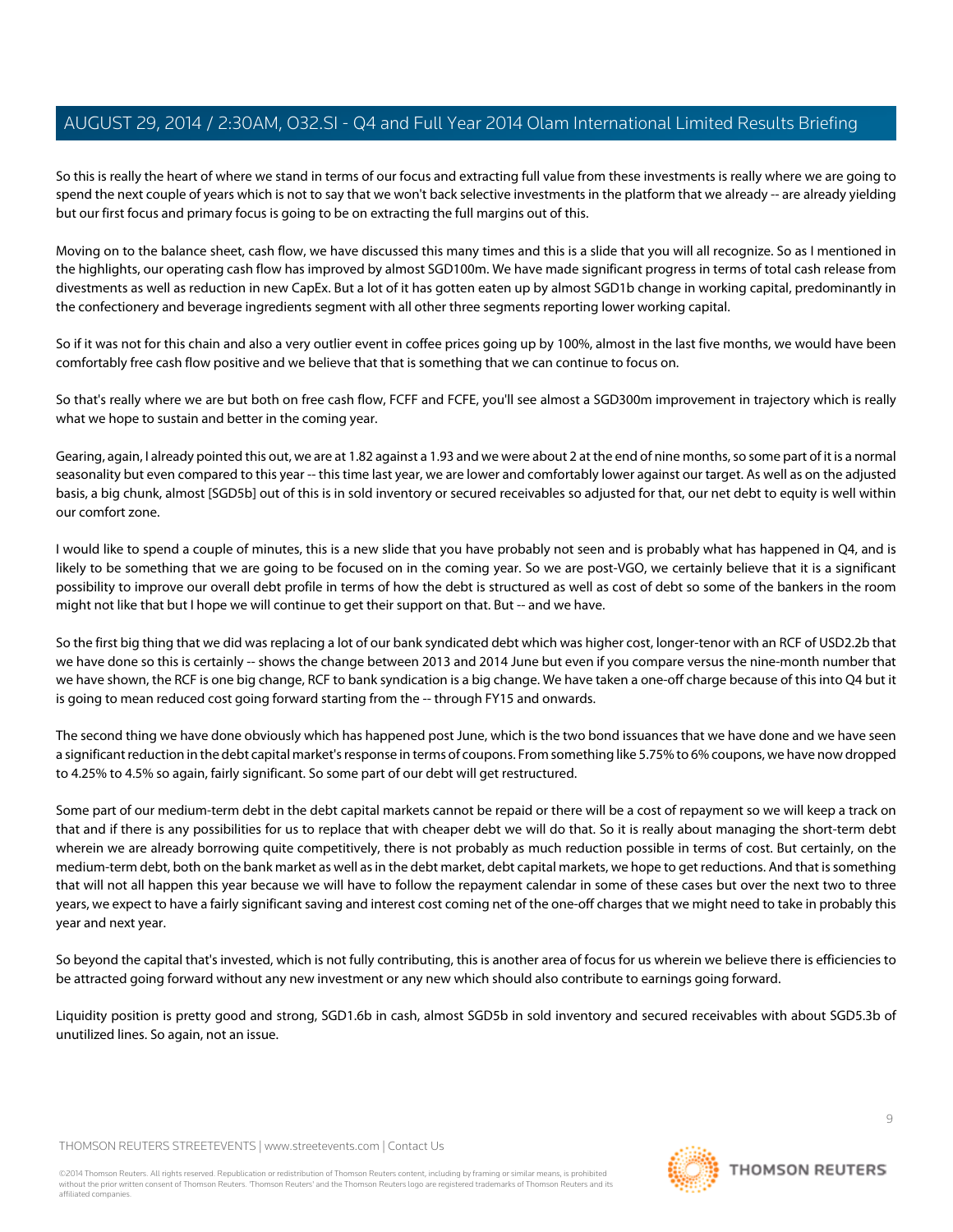So that brings me to the last slide and the key takeaways again, and even if you have fallen asleep, I think if you can just wake up for just a couple of seconds. We think that we would like to put these results in perspective. This is the first year of a three-year plan and we have -- we had good progress on various strategic initiatives. It's been a bit of a consolidation year wherein we have taken some conscious calls to reduce volumes in some cases, and certainly get out of some low margin or businesses which can make sense to us. So it has been a bit of a consolidation year.

We feel good that we have maintained EBITDA despite that, despite the divestments, despite the lower volumes, and we see a lot of positivity in some of the divestments, some of the strategic partnerships that we have done which we believe has brought more -- gives us a lot more potentials in these platforms.

But last but not the least, there are significant earnings to be extracted both out of our not-fully-contributing investments, that is roughly about SGD3.2b and as well as the possibilities on the debt which has now happened because of the recent VGO.

So both this gives us very -- that puts us in a very strong footing going forward but last but not the least, we are a 25-year-old company, we believe we have built a very, very strong platform across multiple businesses in a sector that we are very bullish on and have stayed bullish on. And it's not all about this year, or even this strategic plan period. We have a task ahead for us to improve on the underperforming business, extract full value from the not-fully-contributing business, but we also stay focused on any selective opportunities that might come because of the platform that we have built wherein we would also like to invest.

So we want the right balance between ensuring we extract full value for what we have invested in but also will make targeted investments if they come because we hopefully, want to be here for the next 25 years and beyond extracting full value from the sector, from the strategy that we have embarked on and the platform that we created.

Thank you for your support and we look forward to your continued support and happy to take your questions.

# **QUESTIONS AND ANSWERS**

**Hung Hoeng Chow** - Olam International Limited - Associate General Manager IR

<span id="page-9-1"></span>Thank you, Shekhar. I will start off with the first question. But we request you to wait for the microphone to be brought to you and please tell us your name and where you come from.

# **Thilan Wickramasinghe** - HSBC - Analyst

Thilan from HSBC. Just two questions. The first one, you've alluded to this in your presentation about half of your upstream and downstream and midstream assets are -- invested capital is still yet to fully contribute, can you give us a little bit more granularity over the next few years how we should be thinking about these assets contributing. Is it going to be in 2015 or should we think about it longer?

<span id="page-9-0"></span>The second question is how would you look at capital deployment after 2016, after this current strategic plan, would you still continue with the new normal of low sort of CapEx or given the sort of VGO and everything, I'm assuming I can ask questions on that now, would you look to increase base there?

#### **Sunny Verghese** - Olam International Limited - Group Managing Director, CEO

Sure, so Shekhar mentioned, and as you have reinforced about roughly SGD3.2b out of the SGD6.2b of invested capital in the upstream and midstream are partially contributing or gestating. The profile of when they will start contributing will vary from specific investments in specific assets. To give you a sense of some examples of that, so in the upstream, for example, we have two dairy farming operations, one in Uruguay and one in Russia, RUSMOLCO. Russia will get into full potential in three years' time. Uruguay will get into full potential in two years' time.

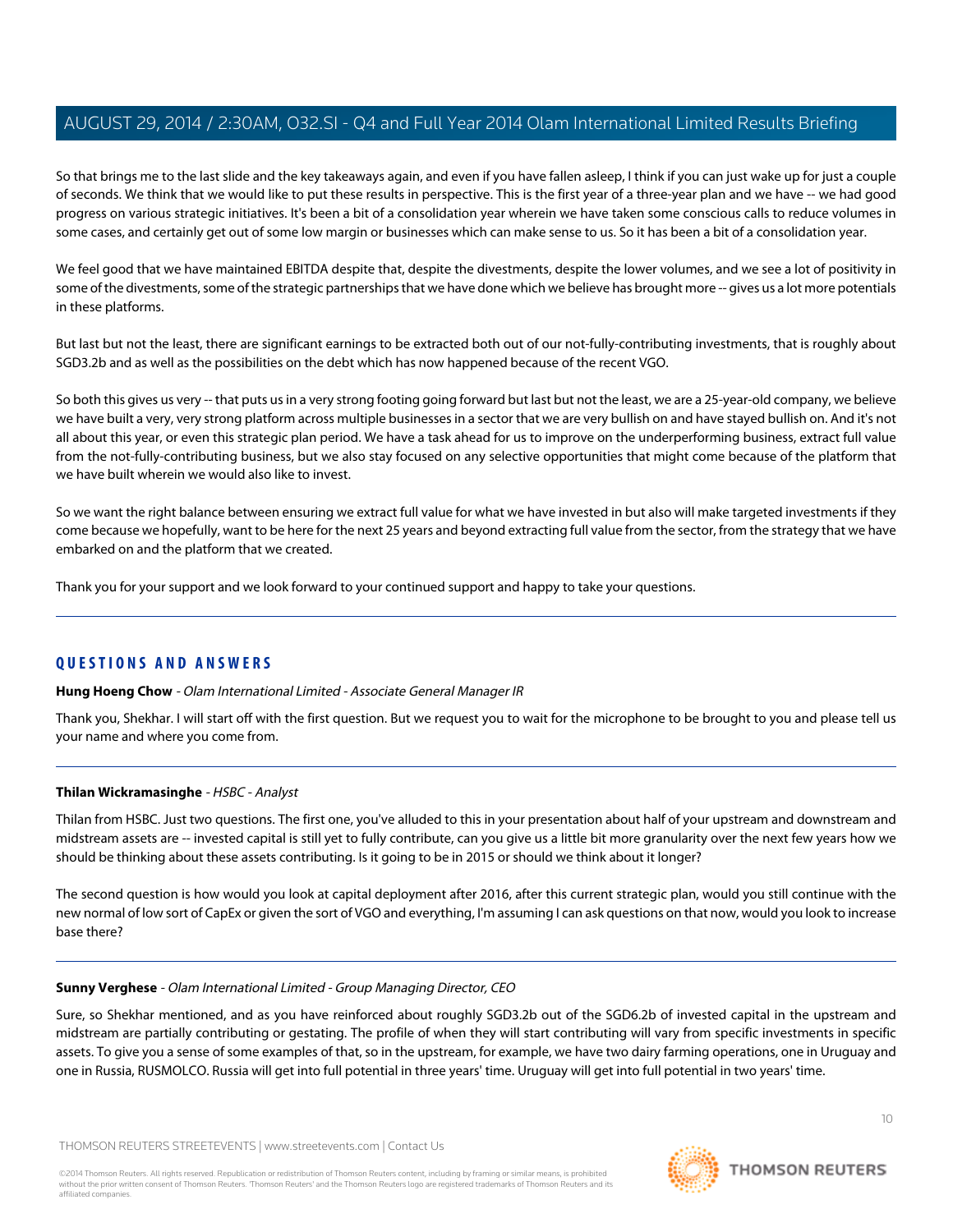If you look at palm, palm will start first yielding next year for us in the early plantations which is Kango in Gabon. But for palm to get to full steady state will be 2021. For rubber to get into full steady state, it will be even longer. So there are different maturity profiles for the upstream investment and based on when are those planted, etc, full potential will be roughly six years to seven years from the first planting. And we are planting at different rates each year.

And so this Gabon palm plantation for example, as of the end of June, this financial year, we had planted about 15,500 hectares and we are hoping to plant another 10,000 hectares this year and therefore, if you look at the first phase of that project, which is 50,000 hectares, all of it will get planted in the next three years. So after that, they will take three years to get to the first yield and they will get six to seven years to get to full maturity.

So overall, if you look at the existing investments that have already been committed, the SGD6.2b, you will see that they will come in to almost 80% to 90% of their full potential by 2019. There will still be some investments that have already committed about of the SGD6.2b which will start really yielding after that period in time.

In the midstream, it is a little bit quicker so if you are going to invest in a dairy processing facility, the gestation is typically two years, to get to full production it will be between two and three years. So, all our milling capacities that we are writing on, whether it is wheat milling etc., from the time we announce the project to the time we commission the project, it is between 18 and 24 months. By the time we get to full capacity utilization, it is 24 to 36 months.

So the -- more of the midstream for the commitments that have already been made, will get the full potential and will contribute by 2017. If you include plantations, 70% to 80% of that will start yielding from 2019 onwards in terms of fuller contribution.

In terms of our pace of growth and everything else, that is something as I said in the last results briefing as well, obviously with Temasek being now a shareholder, it improves the resilience of our balance sheet, it allows us to grow a bit faster, it allows us to look at the opportunities in a slightly different way than we have been able to do in the past.

But as Shekhar mentioned, we are going to stay focused on the strategic plan that we announced, it doesn't mean that we are going to turn away opportunities which will be accretive, we have a capacity to do that now, and we will consider that on a case-by-case basis.

We haven't got revised strategic plan that merits a fuller discussion with our stakeholders. As you know, we announced the strategy recalibration plan in 2009 when we moved from an asset-light supply chain manager into a more integrated upstream and midstream player so a little bit more asset-medium structure. And then in 2011, we had announced a revision of that plan and then in 2013, we had announced the latest strategy recalibration.

But in all of those exercises, we said that every year we review our strategy so the strategy is not cast in stone, every year it is reviewed and if there is meaningful and material changes that we want to make going forward to the strategy, then we will make a full announcement. If we are only tweaking it, then we don't make that announcement so we won't go to the strategy recalibration exercise if there is no significant or substantial change, then we are not coming out with a new announcement on the revised strategic plan.

#### **Thilan Wickramasinghe** - HSBC - Analyst

Thank you.

# **Unidentified Audience Member**

(Inaudible) from UBS. Just a couple of questions related to working capital. Maybe the first one is just in terms of edible nuts, can you maybe give some color in terms of the price outlook for those (background noise) it's not as transparent.

In terms of volume growth, growth has been down this year, but when do we expect the volume growth to resume?



**THOMSON REUTERS**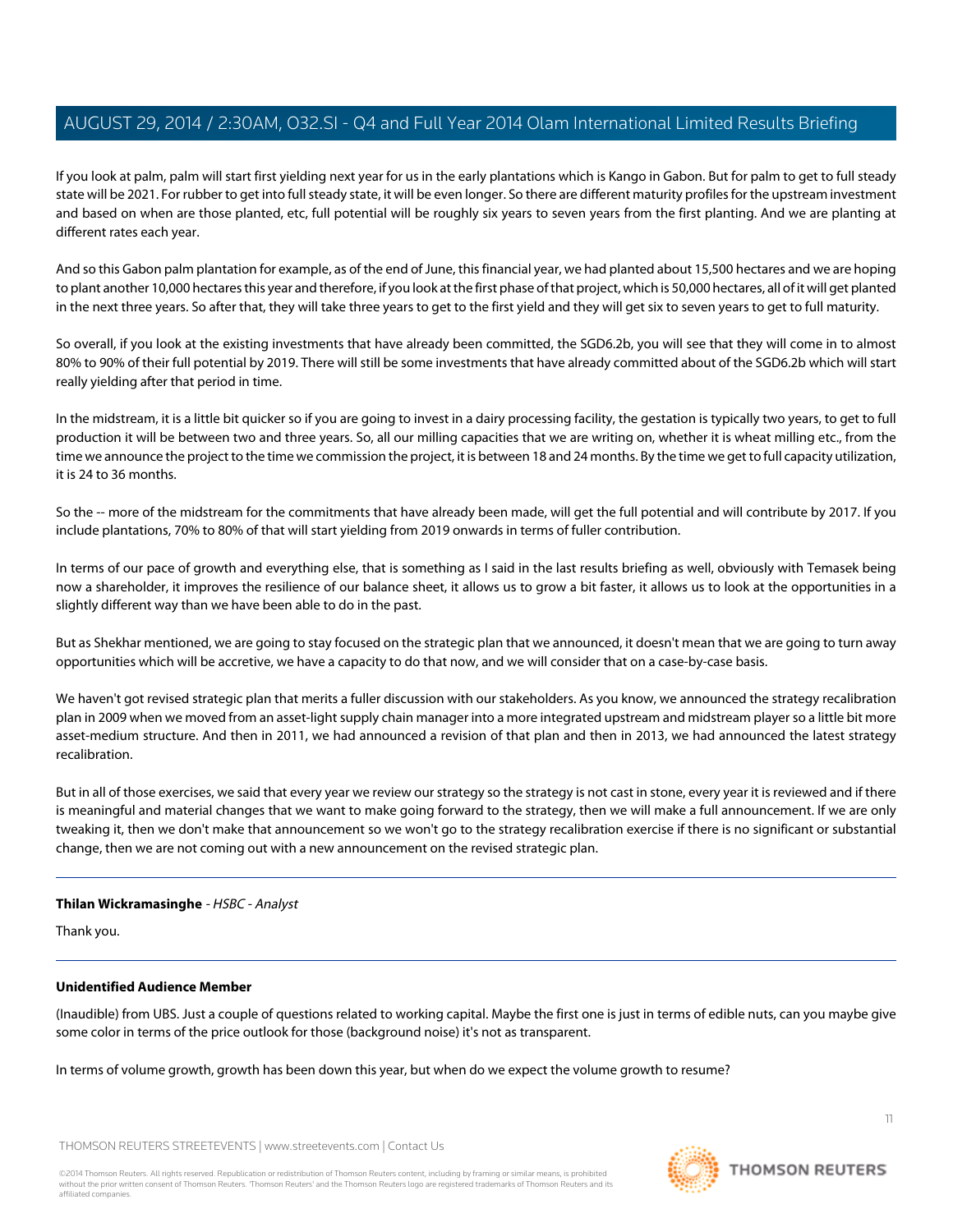# **Sunny Verghese** - Olam International Limited - Group Managing Director, CEO

So on the first part of your question, as edible nuts is concerned, across most of the edible nuts complex, prices are high with the exception of peanuts. So peanuts is a mass nut, common man's nut, it is under price pressure because of excess production and supply, particularly out of the US, we've had a significant growth in crop and therefore availability and supply.

All the noble nuts, the expensive nuts, like cashew and almonds and hazelnuts and walnuts and pistachios, we are seeing very high prices and elevated prices.

Just additional color on some of those individual categories, as far almonds is concerned, the subjective estimate of the US Californian crop which is roughly 80% of the world's production of almonds is now estimated at between 1.9b pounds and 1.95b pounds, which is lower than the earlier objective estimate that was out there of 2.1b pounds. That has therefore supported almond prices, so almond prices are trading at a fairly historical high at this point in time.

We have the same, cashew prices are also constructive at this point in time, trading in the range of \$3.25 to \$3.45 per pound for the reference grade which is white wholes 320s.

If you look at hazelnut prices, the biggest producer of hazelnuts is Turkey. Turkey had a frost situation in March. As a result, hazelnut prices have gone on a tear. Last year this time, Turkish hazelnut prices were TRY11, TRY12 a kilo; now it is about TRY21 a kilo. So it's a massive ride up in prices because of a significant short crop in Turkey as a result of the frost situation.

Pistachios are trading at elevated levels. Walnuts are trading at elevated levels. Macadamias. So the entire complex is trading at quite high levels.

And we believe that in the next few years we will see fairly strong prices because supply response in these commodities are difficult to bring on stream because of the long gestational nature of these commodities. For pistachios, it takes 11, 12 years to get to full maturity. Walnuts takes 10 years to get to full maturity. So after you plant, you have to wait for a long time to get the incremental supply.

In terms of volumes, as Shekhar mentioned in his presentation as well as in our prior results presentations, we are really not so much focused on growing volumes now anymore. We are focused on growing the profit pool, so we might do the same level of, say, almonds that we have traded, but because we are going upstream where the profit margins are significantly higher, the profit pool that we are participating on the same volume is not dramatically higher. Or you're going midstream into value-added processing, and therefore on the same volume you're expecting a much higher margin, the profit pool that you're accessing now is much higher.

So we don't expect a dramatic growth in volumes. We expect modest growth in volumes. But we would expect the addressable profit pool that we are participating in because of the selective integration of going upstream and midstream to significantly increase.

# <span id="page-11-0"></span>**Hung Hoeng Chow** - Olam International Limited - Associate General Manager IR

Yes, please. Question on the front.

# **Chanyaporn Chanjaroen** - Bloomberg - Media

Chanyaporn Chanjaroen from Bloomberg. Can I ask you about your plans for asset sales in the financial year 2015? Which areas are you targeting? And could you share with us any ballpark figures that you plan to raise in 2015 from your asset sales?



12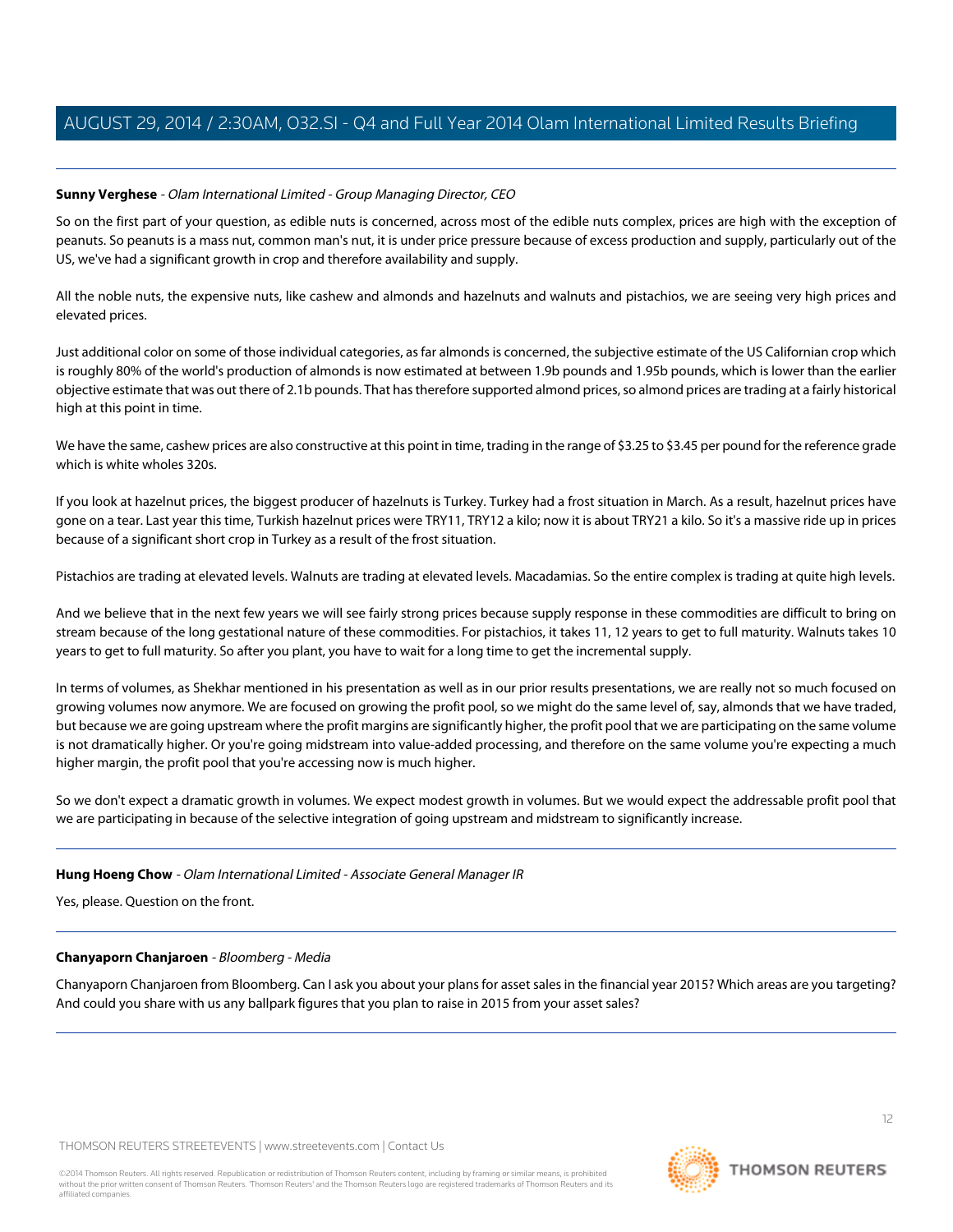### **Sunny Verghese** - Olam International Limited - Group Managing Director, CEO

Unfortunately, we cannot be specific about the assets that we might partially monetize or partially divest or fully divest. We have laid out a fairly clear strategic plan in terms of (inaudible) of which kind of assets we will look at partnering with others, which means selling down partial stakes. We still want to own the business, we still want to run the business. We also indicated which kinds of businesses we are willing to deconsolidate, which means give up majority ownership. And we've also given you some indication and you have seen from the examples of the transactions that we have done what assets we will consider non-core and therefore we're willing to divest fully. So we have divested a couple of assets fully, because we felt that going forward they are non-core to our strategy.

But we can't be specific about individual assets. Important thing is that we have announced 17 transactions, completed 14. We have generated SGD917m in terms of cash flows from those partial monetizations and those exits. We have generated a gain of roughly SGD250m. In some cases that has gone directly into our P&L, in some cases it's gone directly into our equity and capital reserves because we haven't a majority stake, we've only sold a minority position.

And if you look at the strategic plan announcement last year, we said, between all the measures that we are taking, including unlocking intrinsic value from these assets that we have built, but also through balance sheet optimization, releasing about SGD1.5b of cash, SGD1.5b of cash, over the next three years, we've already done SGD917m of that, so we are ahead of the run rate that is required to get to the SGD1.5b in three years' time. So you should watch this space and we will continue to execute on the strategy, but we can't be specific about which assets and which deals.

#### **Hung Hoeng Chow** - Olam International Limited - Associate General Manager IR

<span id="page-12-0"></span>Yes, there's a question in the second row.

### **Chuck Spencer** - Morgan Stanley - Analyst

Thanks. It's Chuck Spencer from Morgan Stanley. It's good to hear that you're, and throughout your presentation you talk about the potential earnings growth coming from investments and partially contributing and gestating assets, but SGD3.2b is a very big number. Can you help us get a little closer to that number by just identifying what are the largest projects or project that's in that SGD3.2b? And what is that amount?

# **Sunny Verghese** - Olam International Limited - Group Managing Director, CEO

So the largest projects in the upstream section, which is SGD1.5b out of the SGD3.2b, would include our two dairy farming operation investments in Uruguay and in Russia. The third large upstream investment will be our grain farming operations in Russia. The fourth would be the palm plantation and rubber plantation investments in Gabon. So if you were to look at the top five in the upstream, I would say these would constitute the top five.

#### **Chuck Spencer** - Morgan Stanley - Analyst

Okay. Thanks very much. So dairy is SGD1.5b of SGD3.2b?

**Sunny Verghese** - Olam International Limited - Group Managing Director, CEO

No, no, no. I'm saying the total upstream gestating asset investments is SGD1.5b.

**Chuck Spencer** - Morgan Stanley - Analyst

Okay.

THOMSON REUTERS STREETEVENTS | [www.streetevents.com](http://www.streetevents.com) | [Contact Us](http://www010.streetevents.com/contact.asp)

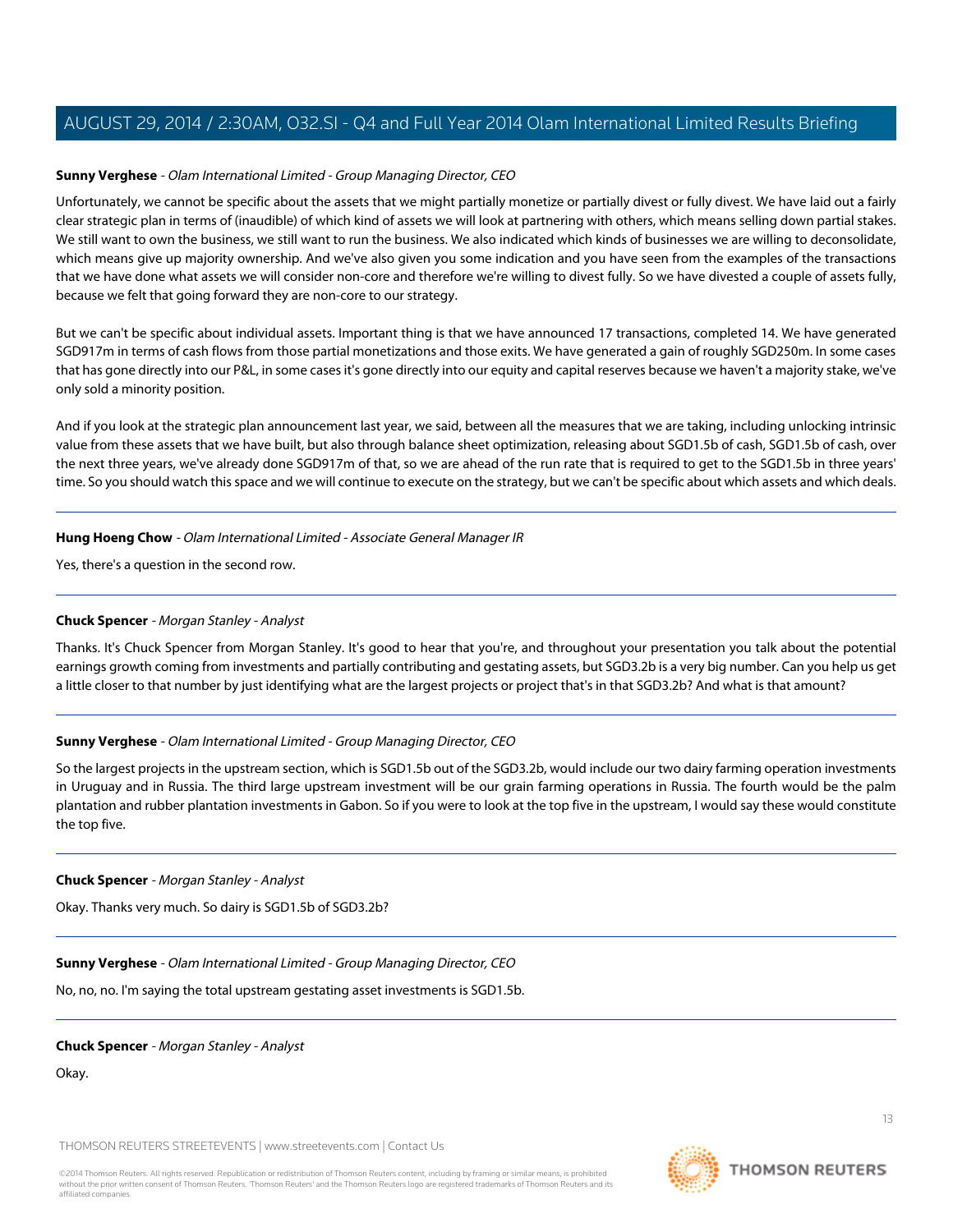### **Sunny Verghese** - Olam International Limited - Group Managing Director, CEO

That SGD1.5b, if you wanted the top five, there are a whole list of upstream initiatives. It includes for example rice in Nigeria; it includes peanuts in South Africa or peanuts in Argentina, etc. But I'm not including the smaller ones. I'm talking about the top five upstream investments which are still gestating constituting that SGD1.5b. That includes two dairy farming investments, the grain farming investment in Russia, the palm plantation investment and rubber plantation investment.

#### **Chuck Spencer** - Morgan Stanley - Analyst

Okay.

# **Sunny Verghese** - Olam International Limited - Group Managing Director, CEO

Will be a big chunk of the SGD1.5b.

### **Chuck Spencer** - Morgan Stanley - Analyst

Got it. Would you be willing to break down dairy specifically?

### **Sunny Verghese** - Olam International Limited - Group Managing Director, CEO

It's not in the public domain so I wouldn't want to break that down today, yes.

# **Chuck Spencer** - Morgan Stanley - Analyst

Okay. But it's probably the biggest, right? You acquired it in 2012 --

# **Sunny Verghese** - Olam International Limited - Group Managing Director, CEO

No. It's not the biggest -- yes, yes.

# **Chuck Spencer** - Morgan Stanley - Analyst

What is the biggest, if you don't mind?

# **Sunny Verghese** - Olam International Limited - Group Managing Director, CEO

These five are significant in the SGD1.5b, but I wouldn't want to break it down today.

# **Chuck Spencer** - Morgan Stanley - Analyst

Okay, thanks. One other question back on working capital. It jumped nearly SGD1b year on year, and you identified the higher pricing. But just looking at the detail in your cash flow, inventory rose just SGD150m, and more significantly there was a decline in the payables of about SGD700m. So it looks to me like it was something price and also maybe something else. Can you give us some insights into what's happening on the payable side and what that might be related to?

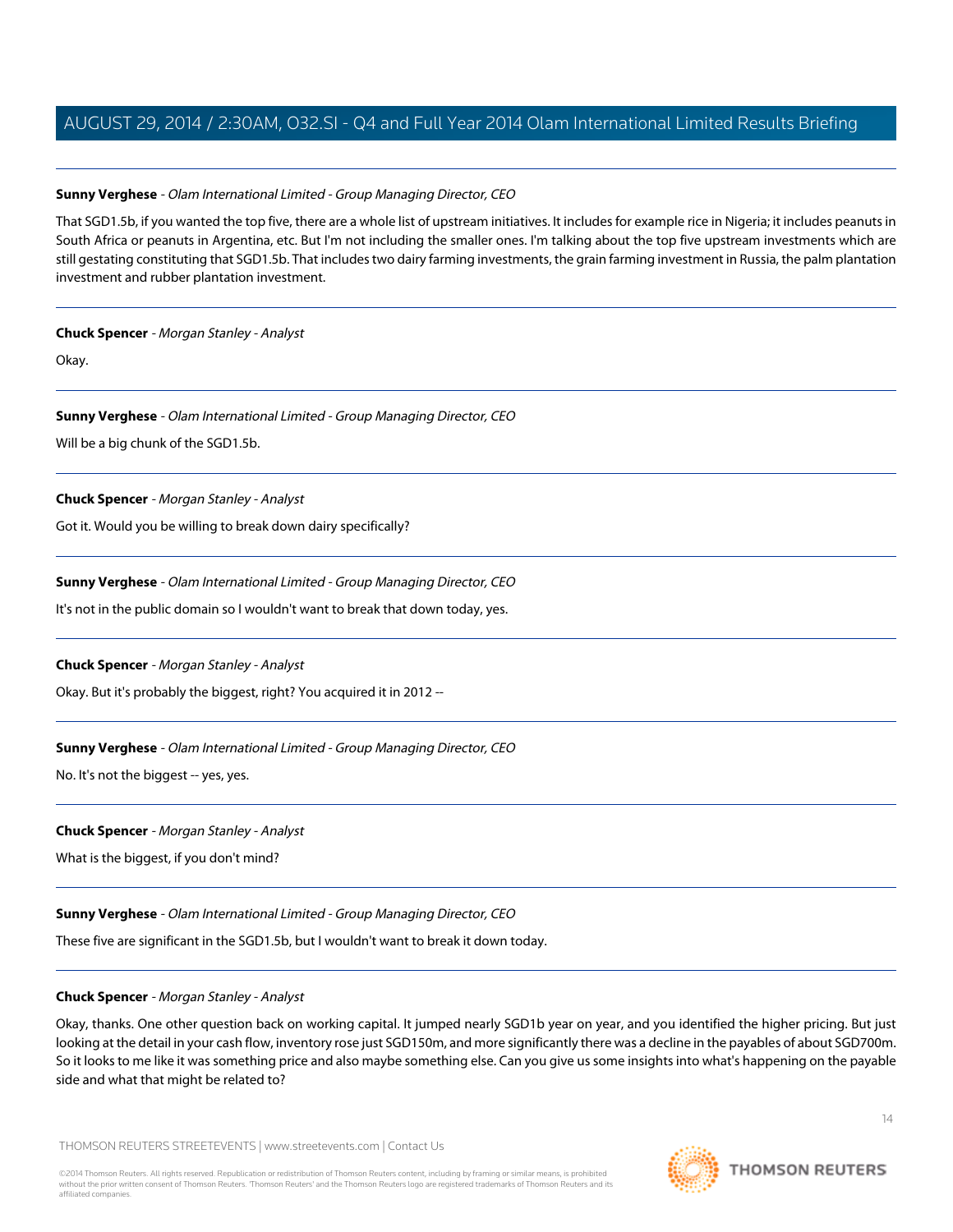# **A. Shekhar** - Olam International Limited - Executive Director For Finance And Business Development

So I think on the inventory, again, across segments, it's slightly different. So we have had higher inventory in the confectionery and beverage ingredients as well as higher prices in that segment. So, a big chunk of the overall working capital increase is predominantly in that segment. And in the other three segments, it's probably a reduction on an overall basis.

So if you look at the -- from the balance sheet side, if you look at it from inventory and payables, so a large part of the grains trading business, the rice business, the timber business, etc., had -- used to get a lot of supplier credit. Part of that has come off because volumes have come down considerably. And the inventory we already discussed. So if you look at inventory increase, it's probably only in the confectionery and beverage ingredients, and everywhere else it's probably a decrease.

### **Hung Hoeng Chow** - Olam International Limited - Associate General Manager IR

<span id="page-14-0"></span>Yes, Abhijit.

### **Abhijit Attavar** - Jefferies - Analyst

You mentioned recalibration of strategy, now more flexibility given that capital is a bit more easy. Do you still stick to your SGD500m per annum kind of rough CapEx guidance you had given in the first plan?

And how can minority shareholders today look to strike a balance between returning cash, and do you have some kind of a dividend guidance, payout policy guidance for them? And really what will be the threshold returns for new investments that you're planning to make? In the past some of your investments have done really well, but it's still a mixed bag. For example, RUSMOLCO and NZFSU, if they now generate 15%, three years from now, in general the IRR I think has been terrible from where you started investing. So how can minority investors now be comfortable with the new investment plan that you're coming up with?

# **Sunny Verghese** - Olam International Limited - Group Managing Director, CEO

On the first question, I think roughly the guidance that up to 2016 we're going to be spending about SGD0.5b in CapEx would hold as a guidance. But what I'm saying is that if there is a very, very attractive opportunity, we will consider it now, which we might have not in the past. But as a guideline, we are still sticking to having a CapEx rate of the prior three years which was roughly SGD1b a year to roughly half of that which is SGD0.5b a year. And we said by 2016 we will have a CapEx cumulatively of SGD1.5b. And that's what Shekhar has shown here, that we had a gross CapEx this year of SGD580m and net CapEx after disposals of SGD206m.

So over the next three years, on a net CapEx basis, we should be less than SGD500m on an annual basis. But I will not rule out that, if there's a very attractive accretive opportunity, we might consider that. And that is obviously going to be a function of how attractive that opportunity is.

Coming back to your second question which is about RUSMOLCO and NZFSU and the projected potential EBITDA to IC. EBITDA to IC, you're right, if it is 15% going forward when it gets to full potential, the IRRs will be low. But the value pickup once it starts generating the positive EBITDAs and getting to 15% of the total invested capital, you will see that the valuation of those assets will dramatically increase. So if you're looking at today book or less than book because the assets are still not contributing, when it starts contributing, it'll be between 1.5 and 2 times book.

So if you then look at the total returns to the shareholder, it will be very attractive. It will meet our threshold returns that we are looking at. So we look at getting IRR roughly in the 12% to 14% range for a project. We are very confident that both the RUSMOLCO case that you alluded to and the NZFSU case that you alluded to, once they finish their gestation and start contributing, there'll be a dramatic pickup in valuation of those assets.

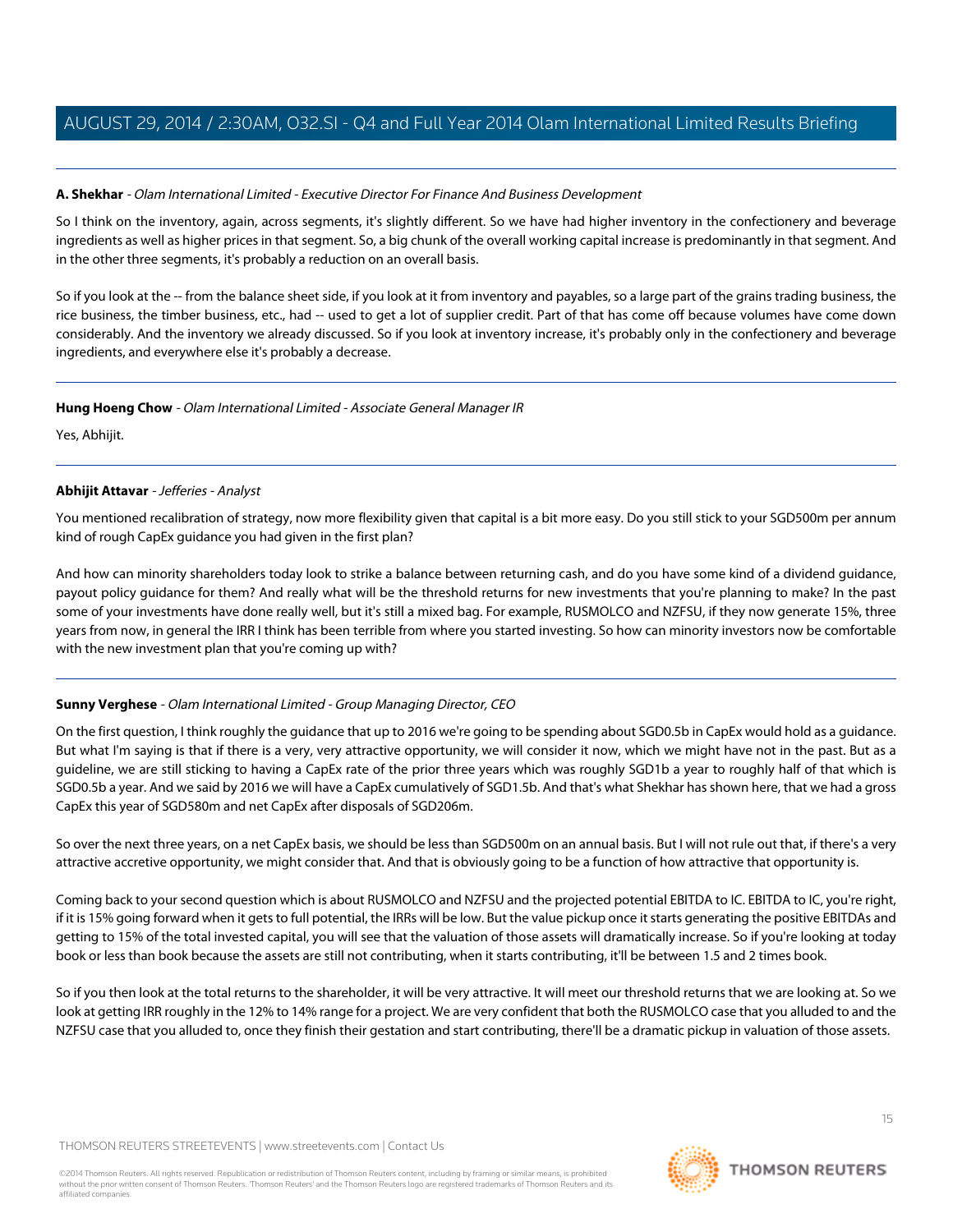So, right now, people are waiting to see whether we can execute to get it to full contributing stage. Until that happens, we will be -- those assets will be valued at book or less than book. Once it starts generating those cash flows and those returns, we expect that to be very different.

Now if you look at other competing companies in our industry, so what is the industry returns? So if you look at the last five-year average, 2008 to 2013, the industry average ROE has been 8.84%. So you can say it's a lousy industry because it's got poor ROEs. But if you remove one of the outliers, this is comparing the top 10 agri companies, I won't name the outlier, if you remove the outlier company, the return on equity average for 2008 to 2013 bumps up to 10.14%.

We expect, once our gestating assets are contributing, we will have market-leading ROEs. If you have heard the recent results briefing of one of our companies based in the US and listed in the US, they talked about a weighted average cost of capital of 7% and their target to reach 9% return on invested capital, 200-basis-point spread, and they're currently at about 6.4%.

So if you are going to get EBITDA to IC of 15%, and at that time if the valuation of the assets also get capitalized, it'll be a very attractive return for those investments. So we believe that most of the investments that we are currently gestating will create enormous value for us going forward, but we ought to just be patient in delivering that value.

On the dividend, I don't think our policy has changed. It is typically 25% of our earnings as dividends. But if you look at our history, the first three years, when we're very asset-light, not investing much capital, we paid out almost 50% of our earnings as dividends. But the Board's policy is 25% of earnings as dividends given our growth plans and everything else.

But this is a decision that is assessed every year by the Board and the final determination of whether it should be 25% or 30% or 40% is the Board's call, based on a variety of factors. The first is, what is your capital structure, you want to maintain that capital structure? What is the growth rate you're planning?

So if you want to maintain the capital structure and you have x percent of growth rate that you're planning, then your dividend payout policy is really your dividend retention ratio to your return on equity. So whatever return on equity you generate, you're going to pay out -- what you want to pay out is a function of what is the growth that you're planning. So that is what really guides us.

So this year, if you look at the total dividend that is being paid, it's about 30% of our earnings. But we are not saying the dividend we are going to pay going forward in the next two years of the cycle, SGD0.075. So the ordinary dividend is SGD0.05. We are making a special reward to our continuing shareholders, because it's our Silver Jubilee year, of an additional SGD0.025.

# **Abhijit Attavar** - Jefferies - Analyst

Do you think free cash flow positive (technical difficulty) very firm target for you --

# **Sunny Verghese** - Olam International Limited - Group Managing Director, CEO

No, it is. Every business is monitored in this performance management program that we have, they have to deliver three things. One is they have to become free cash flow positive. And that is the -- they might not be every business that will become free cash flow positive, but every business has a target to improve free cash flow generation, every business. Some will have positive FCF targets, some will have probably negative FCF targets, but a significant improvement over the prior year. So that is one.

The second thing that they have to deliver is absolute profit. That is derived from how much equity is in that business. So you look at the total invested capital in the business, if the capital that is invested in that business is fixed capital, then we work on a gearing ratio of 1.5 times is to 1 net debt to equity, which means equity of 40%, debt of 60%. If it is working capital, we work on an equity of 22%.

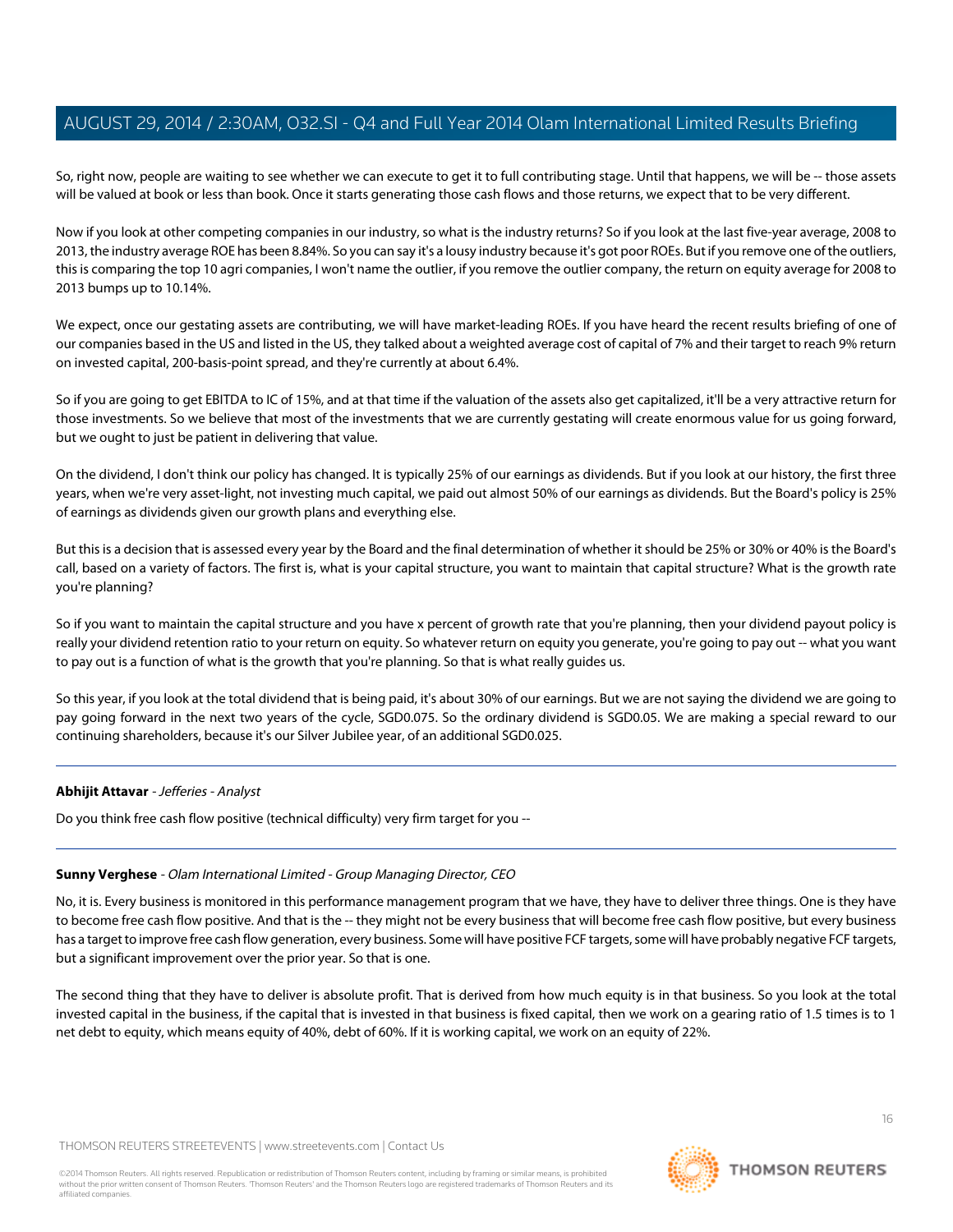So if they've got SGD1b of capital invested, SGD500m of fixed capital and SGD500m of working capital, they're all assigned a notional equity at the beginning of the year. So under notional equity, they are to generate a minimum return on equity, which becomes the absolute profit target for the year. So, earnings target is there.

And the third target that they have is a return measure, which is EBITDA by invested capital. So they have a minimum EBITDA by invested capital that they have to generate. Now they have to do all these three things and they're equally weighted for them to earn their incentives and bonuses in terms of the short-term performance bonus.

So, yes, so, free cash flow generation is still important. But at the end of the day, all these three measures have to create value. We are not going to get a special price only for free cash flow generation if it is going to come at the cost of actually eroding shareholder value.

We, however, see that in the next three years, and this -- the ultimate -- in the ultimate analysis, we want a portfolio, we want a strategy that will allow us to create and maximize shareholder value. Free cash flow is one of the things that will allow us to do that. But there will be a period when we say that free cash flows aren't important right now, right now it is about building for future value. But in the next three years, till 2016, generating free cash flow is an important target and every business has to improve its free cash flow generation.

#### **Abhijit Attavar** - Jefferies - Analyst

Thank you.

# **Hung Hoeng Chow** - Olam International Limited - Associate General Manager IR

<span id="page-16-0"></span>Adrian?

# **Adrian Foulger** - Standard Chartered Bank - Analyst

Thank you. Congratulations on being 25 years young. And yes, looking forward to the next. Just a couple of questions linking into price. First, on the working capital side, you clearly identified cocoa and coffee. Given your shares in those two markets where you're a very significant player and given clearly the amount of volume you're carrying on your balance sheet, would it be right to think 2016 should benefit from your starting positions that you have that you're carrying into the new financial year? That's the first question.

# **Sunny Verghese** - Olam International Limited - Group Managing Director, CEO

Yes, we are quite comfortable with our positions in cocoa and coffee, both these are, as you mentioned, important businesses for us. We are very differentiated in these two businesses, and we feel good about where we are as we begin the new financial year in these two segments.

# **Adrian Foulger** - Standard Chartered Bank - Analyst

Slightly linked in to that, with your new major shareholder, is there slightly more appetite to maybe take a bit more position or risk in the business? Historically you've always emphasized the position of neutral nature about that. Is there any change in stance or strategy there?

# **Sunny Verghese** - Olam International Limited - Group Managing Director, CEO

There is no change of stance because there's a new shareholder in town, but there is clearly a desire from us as a company that we must extract more value from trading because we are now 25 years in the business. We have a remarkable footprint in all the key producing countries and all

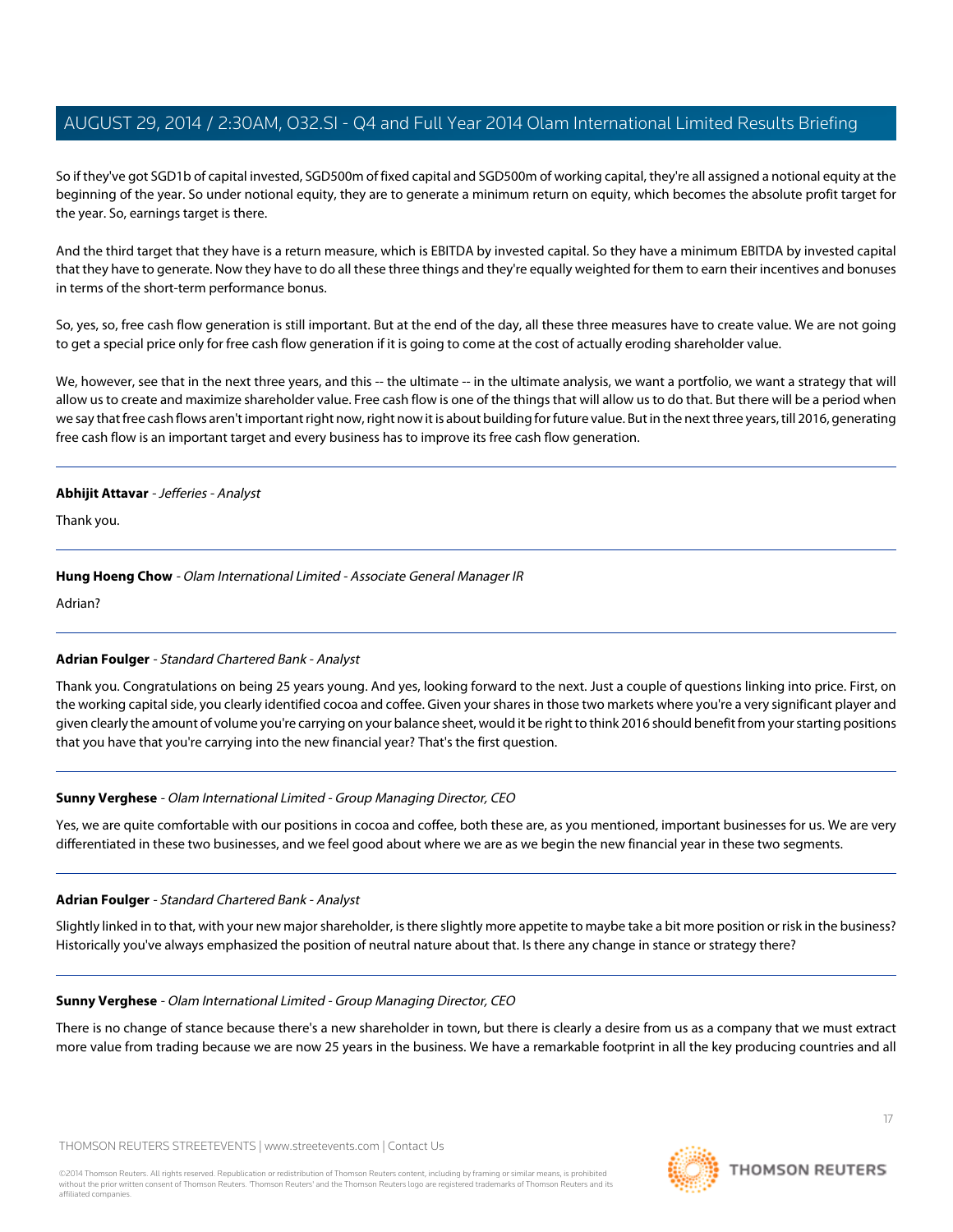the key destination markets. Our research and information on balance sheets is becoming quite proprietary and creating an advantage and an edge for us. We would definitely like to use that capacity to extract that trading value.

But it won't fundamentally alter our predisposition. So, say, Competitor A derives 80% of its value from trading, and we were deriving 5% of value from trading. We'll definitely want that 5% to go up. But we're not going to become an 80% proprietary trading company.

But it'd be a shame to not use all the proprietary intelligence and information that we have and the information edge that we are now building. And also these skills, trading skills. So we believe that we have in different pockets of our business, traders with skill and capability and information that will allow them to create additional value for us. And we will do that in a very select, very disciplined and targeted way.

#### **Adrian Foulger** - Standard Chartered Bank - Analyst

The second question, on price, this is a slightly sort of maybe more negative question. You've got SGD1.5b of that gestating SGD3.2b sitting in upstream assets.

**Sunny Verghese** - Olam International Limited - Group Managing Director, CEO

Yes.

# **Adrian Foulger** - Standard Chartered Bank - Analyst

Clearly the performance of upstream assets has been part dependent on something outside of your control which is price. Is it right to think that there is some risk in those forecasts, in those guidance figures because of that price?

# **Sunny Verghese** - Olam International Limited - Group Managing Director, CEO

Yes. So, firstly, the lack of contribution from gestating assets is not because of price volatility, because these have not started yielding. So we've got coffee plantations in Brazil, in Laos, in Zambia, Zimbabwe, Ethiopia. None of them have come to yielding stages, or if they're yielding, it's just the first yield in year three which is a fraction of the potential yield of the crop.

And therefore, the underperformance in upstream coffee plantation, for example, is not a function of price, so too in farm and so too in rubber. So, rubber prices are low today, palm prices are low today. But we have got nothing to do -- no exposure today to that. But you are right, going forward, if you are upstream, you have a larger exposure to price because you're naturally long.

We can hedge out that price exposure for two, three years forward at a time. So, most of these commodities, including OTC as well as the futures market and forward market, we can hedge out maximum three years forward. So we will have an exposure for the balance period.

So when you go upstream, the only thing you can really ensure is that you have a cost structure that is below the marginal cost producer's cost of production at very competitive cost structure in terms of capital cost of production and cash cost of production. You can't predict prices. Then through risk management, you must try and lock that price volatility for as long or as forward as possible.

And three, you must be innovative and creative in being able to extract additional value like we do. So when we plant palm, and we know in three years we're going to produce palm and we're going to produce that palm at x dollars per ton of CPO, we can write an option because we know exactly what we're going to produce and how much we are going to produce. So, part of that production we can write an option, collect the premium, which would further reduce our cost of production.

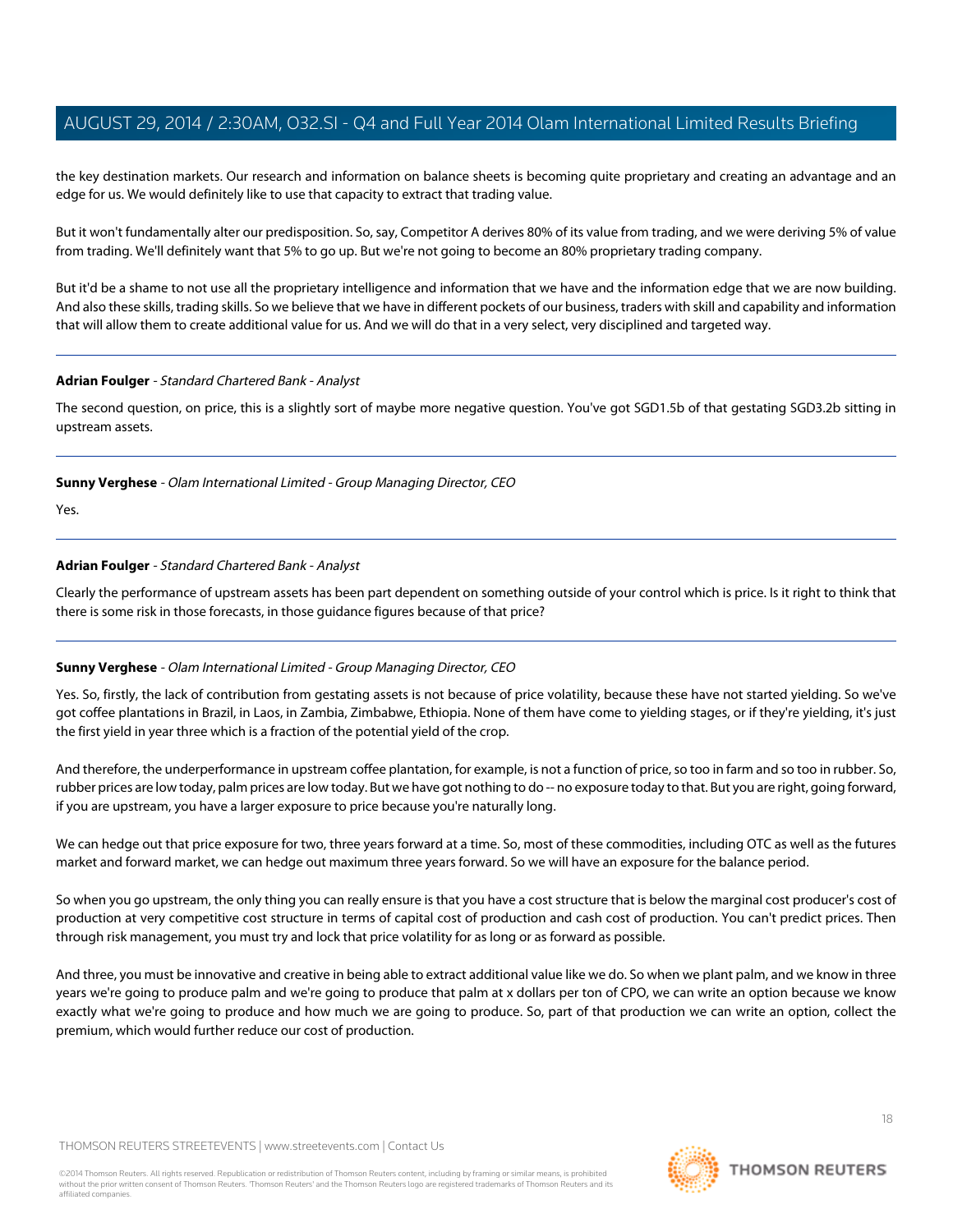So we can, through these two, three things that I just mentioned, make the upstream less volatile and more profitable. But the big risk when you go upstream is, in big down cycles, you will start bleeding as a producer, unless you have a cost structure which is very good, in which case, even in a deep down cycle prices typically do not go below the marginal cost producers cost of production for any material period of time. So every upstream investment that we have made, we have made with that focus.

So if you look at all the upstream investments, price volatility has not impacted performance to date. Of all the upstream investments, we feel we're executing almost every one of them very well, excepting the Uruguay farming operations where it was a steep learning curve for us. So that asset underperformed, as well as gestating. But it also underperformed. Where it should be at this point in time in its development, it has not reached that place.

So the two assets that have underperformed is RUSMOLCO and Uruguay, both of which were new to Olam areas where we're expanding dairy farming. But in the last recent period, we feel far more comfortable that we've got the right teams now, we understand all the nuances of what really drives efficient dairy production, and we are now feeling much better about those investments. But those two investments did track below our IT. But all the others, the palm and everything else, is tracking to IT, just that we have to wait patiently for it to start yielding.

### **Hung Hoeng Chow** - Olam International Limited - Associate General Manager IR

<span id="page-18-0"></span>Patrick , yes. Question from Patrick.

### **Patrick Yau** - Citi - Analyst

Thank you for taking my question. I have -- one of the questions, with regards to your capital structure. So what I've noticed of course, that you've increased the portion of debt which is short term by about 50%, which I think comes with the benefits of having the new shareholder. But you've also made some suggestion that you may be looking at more opportunistic acquisitions or investments should the returns be good. So with those comments in mind, how would your balance between long and short-term capital be over the next two years? And I also noted that you are ahead in terms of your cash divestment plan. So you've already kind of realized two-thirds of what you want to divest. So, some color into how you're planning your treasury operations over the next two years.

# **A. Shekhar** - Olam International Limited - Executive Director For Finance And Business Development

So far the treasury operation is going to be -- it's a dynamic process, so we will look at, even if there is a current business on which we have a good view on what's the fixed capital invested and what's likely over the next couple of years. So that part we will do -- be conservatively geared, and we're looking at [1.5 is to 1] (corrected by company after the call), about 40% equity, 60% debt. And that debt is likely to be all medium-term five, seven-year, depending on the nature of the cash flows from those assets. So that's the easy part of existing businesses, plus additional CapEx that we want to put up.

On the working capital side, while all of that are short-term self-liquidating and can be technically be on the short term, but we want to keep some on equity and some on a medium term. So in the past we have -- we are almost in a situation wherein we had about 65%, 70% of the working capital also on the medium-term kind of debt, especially immediately after the global financial crisis and we wanted more security. What we have now done is corrected that balance, and we believe that we'll have about 25% to 35% of our working capital covered with medium-term debt, and the balance would be purely short term. So that is the correction that we'll make.

Now in terms of incremental acquisitions, if an opportunity were to provide, there could be a variety of kinds. Some could be fixed capital intensive kind of operations and some could be working capital intensive kind of operations. If they are the kind of operation -- depending on the operation and the nature of its capital and working capital that we are acquiring, we will again apply the same principles and raise either medium-term debt or short-term debt appropriately for acquiring that asset. And if it is offered, obviously, I'm not even talking equity here because we believe that, based on the cash flow that we are raising and based on the -- for the current investment, we don't need equity, like we have said in the past. But if there's a real big acquisition, then that's a separate discussion at that point of time.

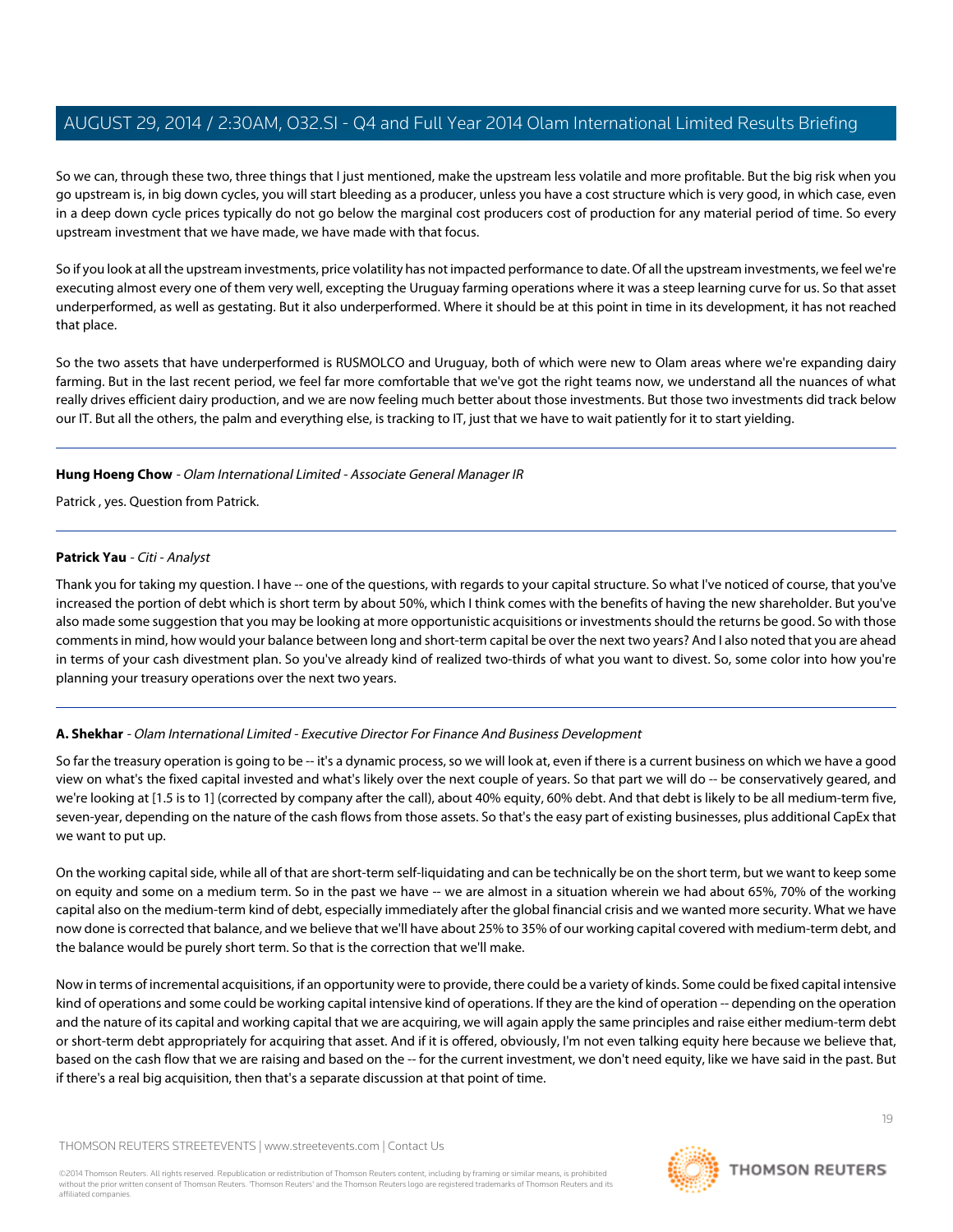So today we don't see a problem in -- we also got to recognize that it's a lower interest rate environment right now. So we like to see -- correct the balance in terms of tenor of our debt, which is the first part that you started, and get the appropriate mix for working capital and fixed capital. Then we look at reducing cost of debt for each of these buckets, which is actually that just about started, and we will see net improvement on both. But it will be a little bit dynamic based on how the plans emerge. I don't know that I answered --

### **Patrick Yau** - Citi - Analyst

Just as a quick follow-up, and you realize the -- some of the -- bulk of the benefits of this plan you just alluded essentially in FY15.

### **A. Shekhar** - Olam International Limited - Executive Director For Finance And Business Development

Not the bulk at all, because there is about SGD3.8b in the debt capital markets which we can't do anything about right now, or mostly can't do much about. So that will, over the next two, three years or whenever they are (inaudible) prepayment, unless there's a dislocated market and we can do something about buying back the debt, which we'll always keep track on. So that is a part. So out of our total gross debt of SGD9.3b-odd, almost SGD4b, is in debt capital markets that we can't immediately impact.

The rest, which is at the short end, also the savings that is likely is minimal because we're already very competitively borrowing that. So the only part that we can change is the medium-term debt which is pre-payable, part of which were done, part of which we are likely to do over the coming year.

### **Hung Hoeng Chow** - Olam International Limited - Associate General Manager IR

Thank you. I've got some questions coming online. Two questions essentially. One is, what's the progress on the Gabon fertilizer project? And the second is, the current Ebola outbreak in Africa, how are we coping with that?

# **Sunny Verghese** - Olam International Limited - Group Managing Director, CEO

Yes. So I have not much additional news to talk to you about as far as the Gabon fertilizer project is concerned. A lot of work is going on but still nothing that's come to a state which is announceable. There are multiple parties that are doing due diligences to enable us to sell down our stake. It is making progress, but nothing coming to a state where I can really make any announcement.

So, but we are clear, as we have mentioned and repeated in the past, that we intend to sell down our stake there. We feel it's a very attractive project and we remain invested. But because of the size of the project, we want to own 100% of it. So you'll have to just work the space, and as soon as something develops which is announceable, we will share that with you.

The Ebola outbreak is a serious outbreak for us because, as you know, we are in 24 countries in Africa. The epicenter of this outbreak is in three countries, in Sierra Leone and Liberia and in Guinea Conakry. Directly we are not present in any of these three countries, but we have an investment in SIFCA, along with Wilmar, and that company has palm and rubber plantations in Liberia.

As of this moment, nobody in our plantation operations in Liberia had been impacted. We are, as most of you would have seen our advisories and website, etc., taking precautionary measures and mandatory protocols have been imposed on the whole organization about how to deal with this crisis.

In the countries that are affected or partially affected, even Nigeria, for example, where we have very significant exposure in operations, there have been about 10 cases so far, with the index case being an American Liberian doctor who came into Lagos without going through the quarantine. And then people who came in quarantine at the time, five of them died, the balance are still undergoing treatment. The incubation period for this virus is about 21 days. There were 169 people in Nigeria between the primary and secondary contacts who are under surveillance. It has spread to

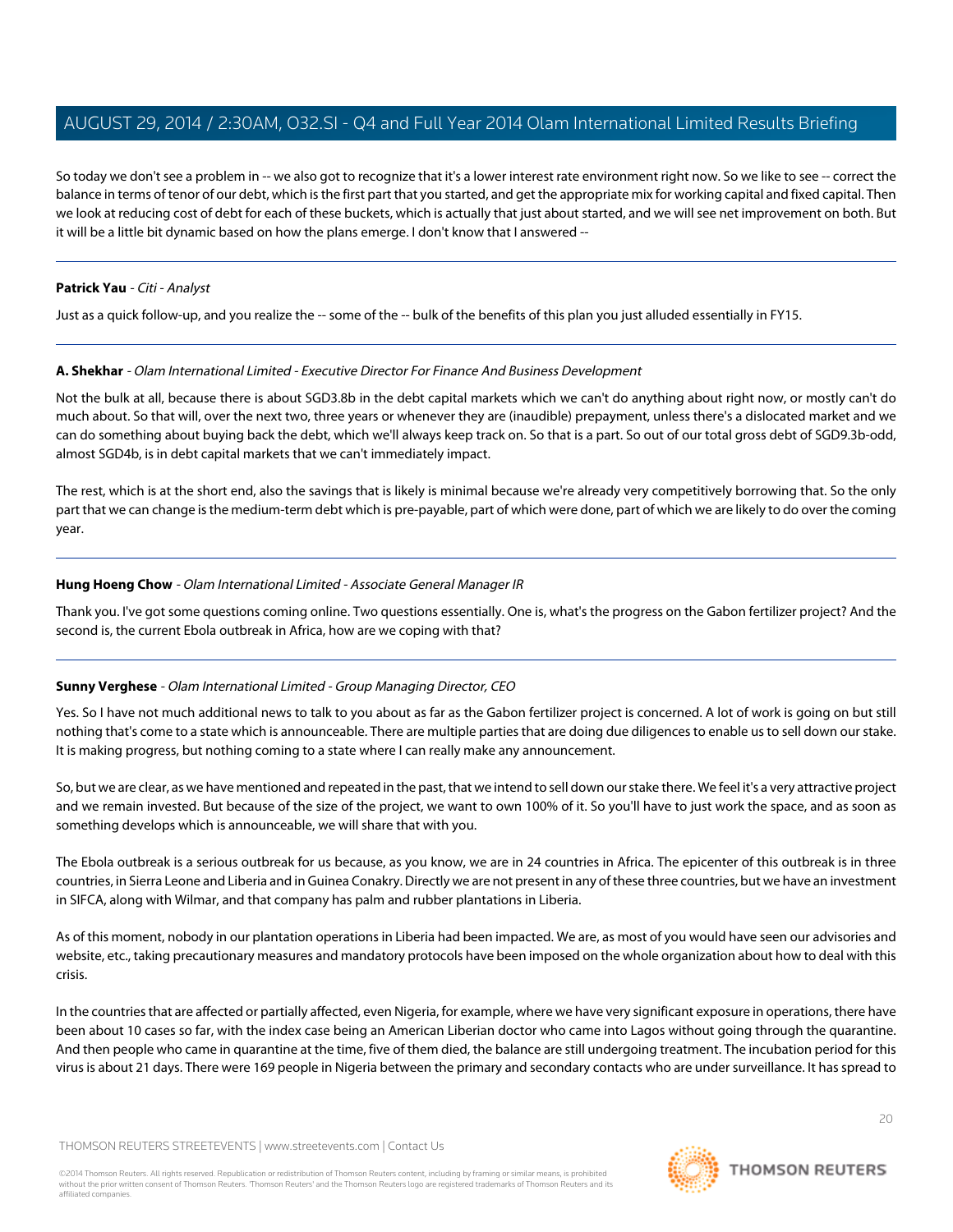one other city in Nigeria, Enugu, where one of the nurses who was treating this patient traveled to Enugu despite the ban. So she broke the ban and traveled to Enugu. And there are 120 people who have come in contact with her who are also under surveillance. But nobody has so far developed Ebola as yet.

In all our locations, in all of these countries, we've installed various measures including a facility to check the temperatures, using gloves in the canteens and food halls in our factories, having invested significantly in workshops and in training and bringing everybody in the company very aware of it, very strict travel protocols and guidelines, can't travel into these countries unless it's absolutely mission-critical, but definitely not travel into Liberia, Guinea and Sierra Leone. Travel into Nigeria only if it is absolutely required. We have an Ebola crisis committee which meets every day on a global basis. And there's a crisis committee in these countries in Africa which is also meeting on a daily basis. Various other contingency plans and evacuation, etc. has also been put in place.

So I think it is a serious issue and it requires to be treated seriously. And we just hope and pray that with WHO's support in these countries, now that it has been declared an international health emergency, we can contain it. But a lot needs to be done to make sure that happens.

#### **Hung Hoeng Chow** - Olam International Limited - Associate General Manager IR

All right, thank you. The next question, it's -- would you like to have the question, [Jeff]? Yes. Okay. Yes, it's an online question that is pertaining to minority interest and how much of that is contributed by the Gabon SEZ in quarter four.

# **A. Shekhar** - Olam International Limited - Executive Director For Finance And Business Development

In quarter four you said, right?

# **Hung Hoeng Chow** - Olam International Limited - Associate General Manager IR

Yes.

# **A. Shekhar** - Olam International Limited - Executive Director For Finance And Business Development

Yes. We don't break up the minority interest. The minority interest is on various stakes, including SEZ. A big chunk of that is in Q4, is traditionally -- been on account of SEZ because it's a lumpy Q4 business. So in comparison to the minority interest, last year versus this year, it's pretty much the same. But a part of -- big chunk of that for Q4 would be SEZ.

# <span id="page-20-0"></span>**Hung Hoeng Chow** - Olam International Limited - Associate General Manager IR

Andrea, you've got a question? You wait for the mic. Thank you.

#### **Andrea Soh** - Business Times - Media

I have two questions, I'll ask them one by one. The first is that I think you mentioned that there is expectation that Olam makes fuller use of its proprietary information in trading. So have there been any other expectations given by a new shareholder?

#### **Sunny Verghese** - Olam International Limited - Group Managing Director, CEO

Clarify, that has got nothing to do with the new shareholders. It's not an expectation of the new shareholder. We have to treat all our shareholders alike. So we treat Temasek like all our other shareholders, but we recognize that they're a majority shareholder.

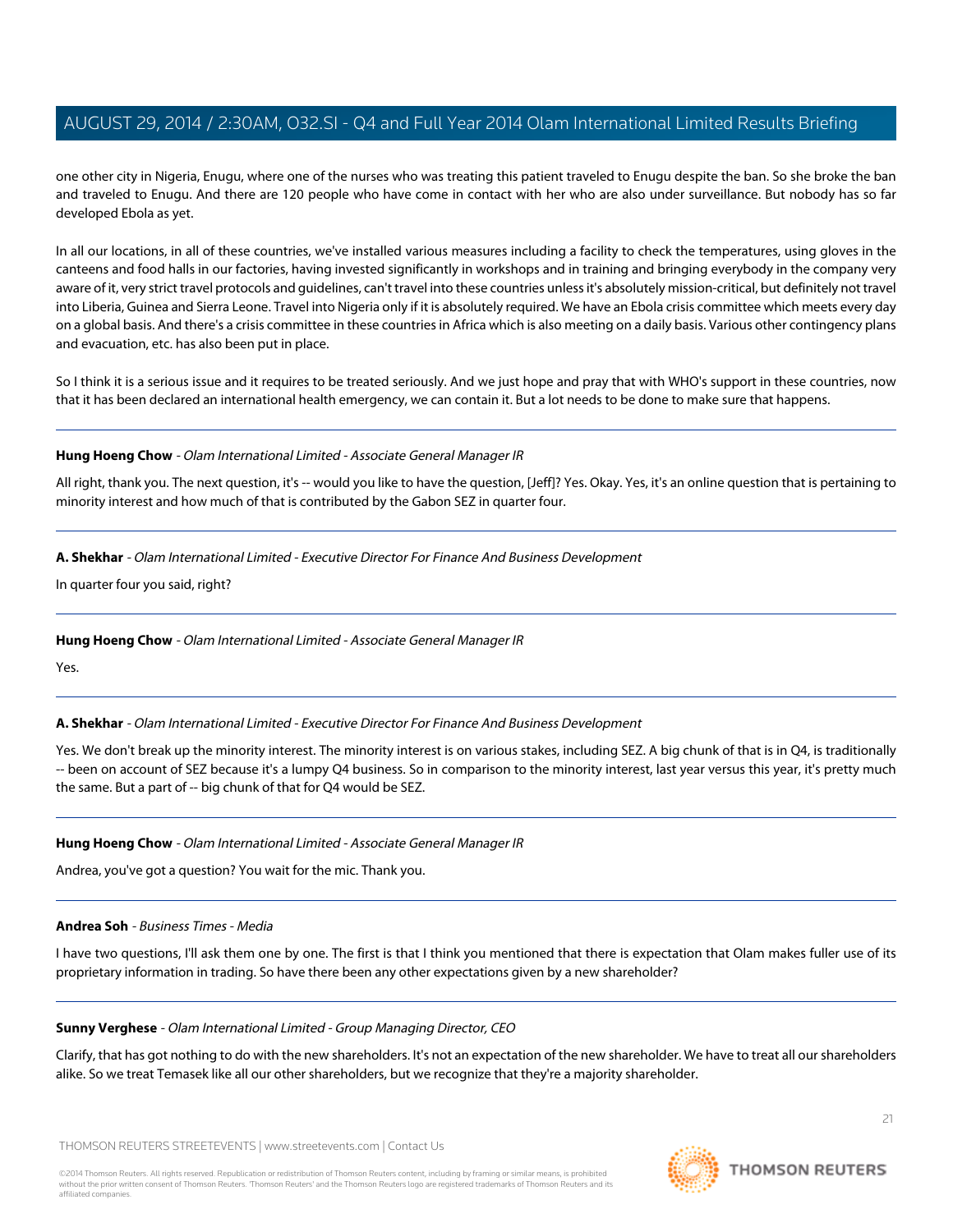So these are not instructions that a majority shareholder gives us. This is the management's plan that we should leverage on the latent capabilities that we have built. And we have built a lot of latent capabilities in terms of our supply/demand research which is proprietary in terms of our risk management skills, in terms of the way we have trained and developed our traders. So we are saying that directionally we should take more advantage of it. So that has got nothing to do with new shareholder or Temasek's expectations or instructions on this matter.

### **Andrea Soh** - Business Times - Media

Yes. In fact, given that they've quite a large stake in the Company now, what are some of the expectations that have been communicated across the management?

### **Sunny Verghese** - Olam International Limited - Group Managing Director, CEO

Yes. So we meet shareholders every day and each of them have different desires and expectations. We can't be discussing what each shareholder wants.

But typically what we do is we lay out our strategy clearly. We lay out how we are going to grow. We lay out what the risks are, how we manage those risks. And then people who like that strategy or the direction or whatever will invest in the Company. And if those shareholders don't like the way we are headed, they will make sure they find somebody who can meet their expectations or their desires.

But I would think that somebody like Temasek -- I think that's a question that you should address more to the shareholder than to us as a Company. But I would think that somebody like Temasek who has invested such a large amount of money in Olam, they did because they believe that this sector is very attractive or they believe that Olam has a differentiated position in this sector, or they believe that we can execute our strategy well, and they believe that -- in the integrity of the management team. And they feel we are headed in the right direction. And therefore they've invested.

Temasek, as you know, is an investment company. It's not a management company. So they are not investing in companies and then building management teams and structures to execute. They invest in companies they believe has a good management, a good strategy, a winning strategy, a differentiated strategy, capacity to execute the strategy.

So I'd assume that all our shareholders who are invested in Olam believe that we're headed in the right direction, are patient about us executing the strategy, and believe in our capacity to execute the strategy. And I believe and I hope that Temasek will be one such shareholder. I don't think they would have committed such a big investment if they didn't believe in these things.

But we don't take specific instructions from one shareholder. It's not right for us fiduciarily to only take specific instructions or understand expectations of one shareholder. We're trying to understand the expectations of all the shareholders.

# **Andrea Soh** - Business Times - Media

My second question is on free cash flow. So Olam has stated before that you hope to be positive free cash flow from FY14, and I think you have fallen slightly short that it is under expectations even though that part of the reason might have been due to higher cocoa and coffee prices?

# **Sunny Verghese** - Olam International Limited - Group Managing Director, CEO

You're right. So we have fallen slightly short of our target of becoming free cash flow positive on an FCFF basis this year. But as Shekhar mentioned, we are fairly close. It is a disappointment that we haven't crossed that line. And it continues to remain an objective for us. And as I answered an earlier question from one of the participants today, every business is given a target to improve its free cash flow, and that emphasis will continue.

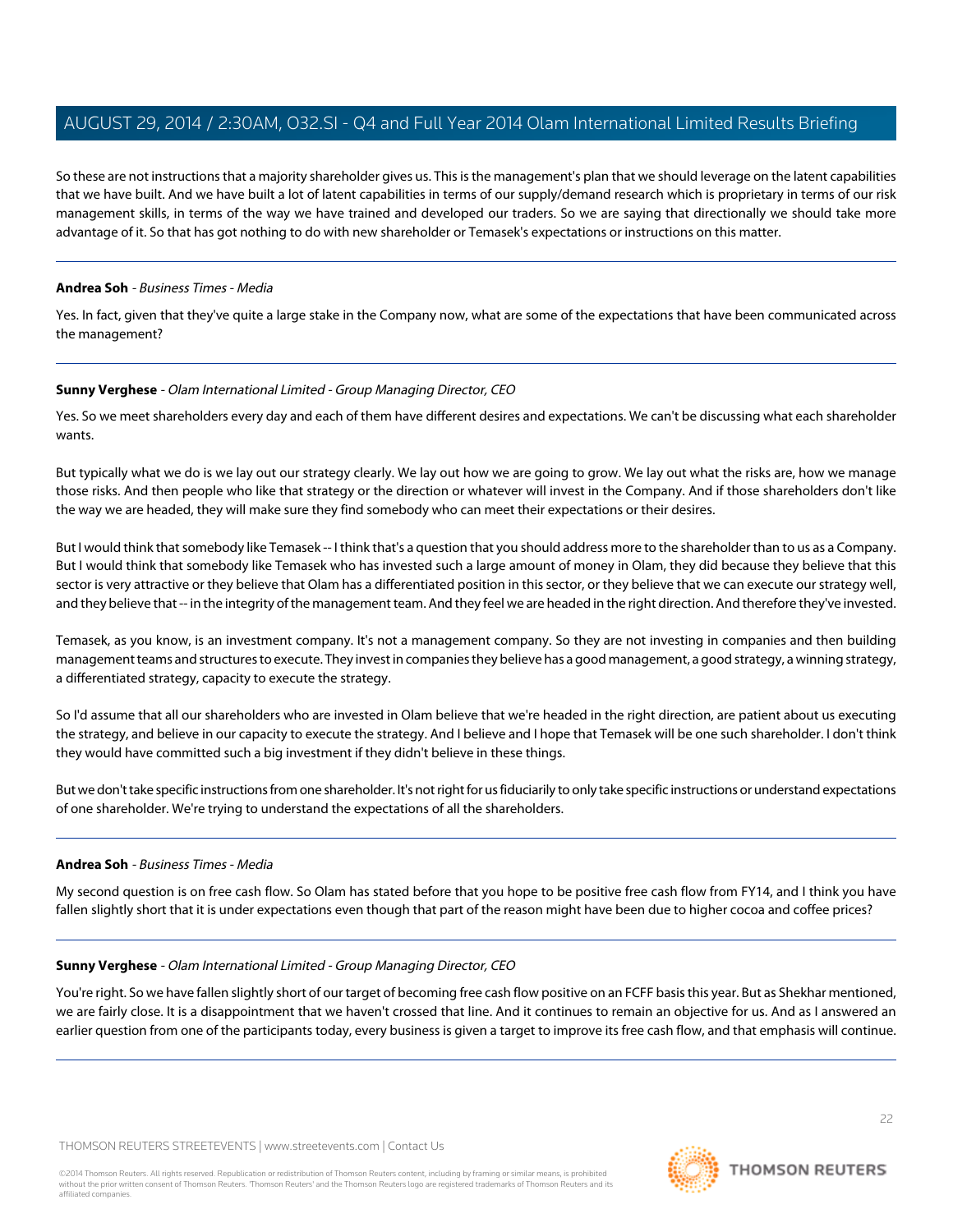### **Hung Hoeng Chow** - Olam International Limited - Associate General Manager IR

There's a question in the middle.

#### <span id="page-22-0"></span>**Nelson Goh** - Goldman Sachs - Analyst

Hi. Nelson from Goldman Sachs. So, just two questions. Firstly is on the SEZ. I understand that FY14 did better than FY13, although there would be some incremental rental income, but most of the recognition would be in FY13, am I correct? So how did the growth come about? And would we expect further growth going forward?

### **A. Shekhar** - Olam International Limited - Executive Director For Finance And Business Development

So you said most of the income is?

#### **Nelson Goh** - Goldman Sachs - Analyst

From FY13 as the progress of the project is completed or delayed, or did I understand that --

### **Sunny Verghese** - Olam International Limited - Group Managing Director, CEO

Are you saying that contribution in FY14 was much higher than FY13? Okay.

# **A. Shekhar** - Olam International Limited - Executive Director For Finance And Business Development

So basically SEZ, as we have probably talked about in the past, has development in what we call this phase 1 and phase 1a, in -- near the Libreville area. And there is a significant phase two which is there in the Port-Gentil area. So in FY13, mostly -- up to FY13, we were mostly concluding the phase 1 and phase 1a. There's a little bit of that that's flown through FY14 also. But in FY14, there is also phase 2 which has started, and there is earnings from phase 2 also because some sales have started there.

Now we realized that this was a business which was very capital hungry, and we didn't want to stay invested with a full balance sheet behind that, and hence have reduced the stake, so we are -- we realize that we have -- it's been a very good investment for us. It's slightly one step remote from our core business. So we felt that in our revised strategic plan this was one of the platforms that we want to deconsolidate.

So what we have seen this year is earnings improvement between both the phase 1 and phase 2 projects, which is what has flown through FY14. But at the end of FY14, we have now dropped our share to 40%. And going forward, our investments will be limited to our equity 40% share as well as the return which will be 40% share.

# **Sunny Verghese** - Olam International Limited - Group Managing Director, CEO

And the growth in earnings was only marginal, not very different from last year. It was an improvement over last year but it was not a big improvement over last year.

#### **Nelson Goh** - Goldman Sachs - Analyst

Okay, thank you. Sir, the second question, I understand for the food staples and packaged food, you mentioned a few contributing factors like the Nigerian rice imports affected performance. But I understand last year, fourth quarter was weak as well. Would there be some sort of seasonal aspect to this as well?

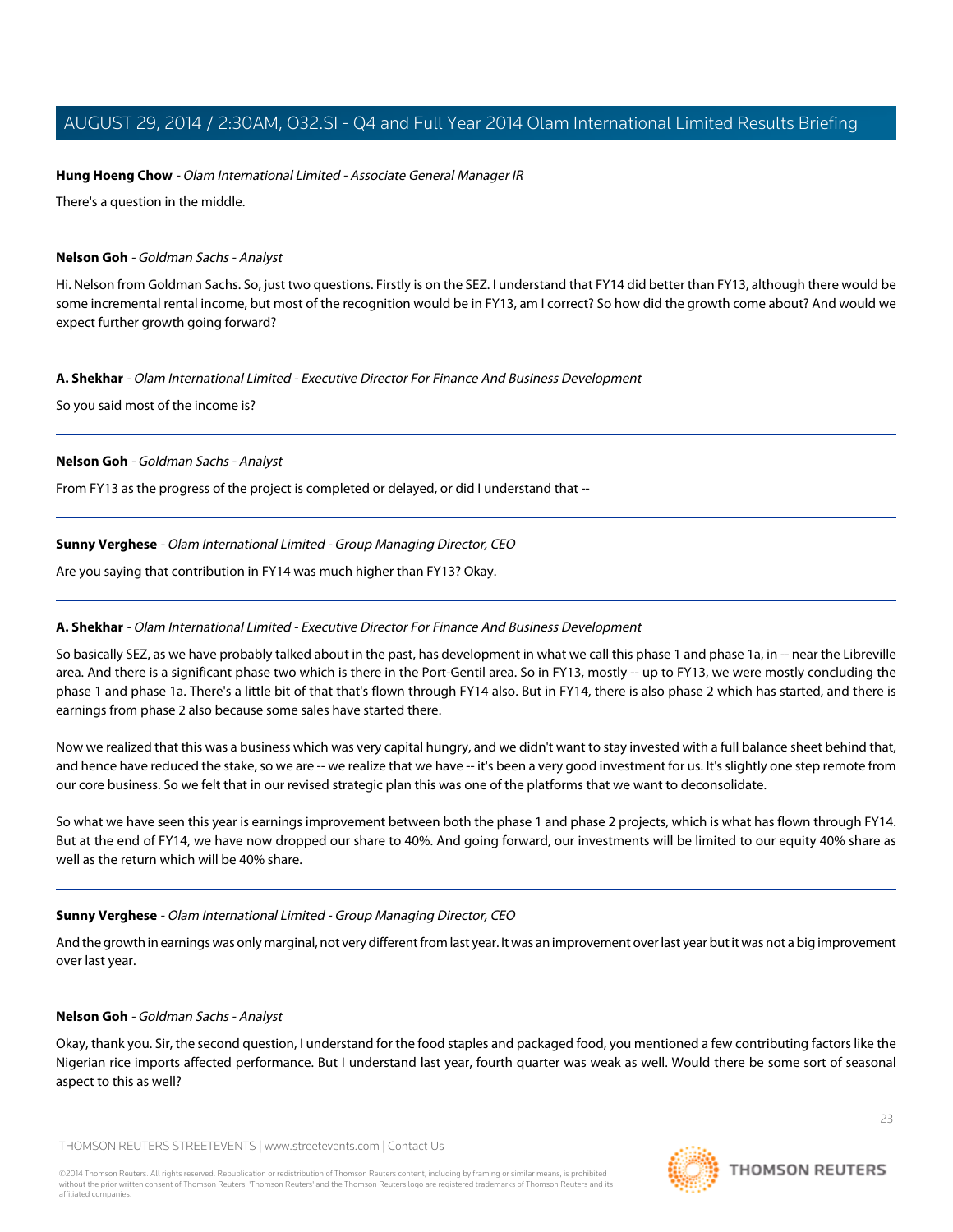#### **A. Shekhar** - Olam International Limited - Executive Director For Finance And Business Development

They're not seasonal aspects but they're all specific circumstances. So there was an import duty hike because of which we did a lot of business in rice prior to -- in the last year. And that import duty was a standout for six months because of which we didn't do business this year. So in a sense, yes, last year was good and this year has not been -- has been poor because of that circumstance of lack of clarity on import duty.

#### **A. Shekhar** - Olam International Limited - Executive Director For Finance And Business Development

So it's not seasonality because rice consumption, as you can understand, is not very seasonal. It continues.

#### **Nelson Goh** - Goldman Sachs - Analyst

I think I meant as a -- on a whole -- kind of on a whole for the business.

#### **Sunny Verghese** - Olam International Limited - Group Managing Director, CEO

Yes. So I think most of the headwinds that Shekhar mentioned in the packaged foods business last year, firstly, on the Nigerian rice situation which is an important profit center for us in that platform, the government's duty structures are now finalized, and that has already been announced. So that uncertainty which dogged for a large part of the last financial year is removed. So we would expect price to have a normal year this year.

On the Ghana cedi for the first time after so many months and so many weeks of continuous depreciation in the last couple of weeks, it has sort of settled down and stabilized. So we hope the worst is behind us. If that is the case, then all of our import businesses in Ghana will see significant improvement compared to last year.

In the packaged foods and staples business, we also have a dairy operation in the RUSMOLCO and NZFSU in Uruguay which underperformed this year, which we hope will significantly pick up in its performance. So I think the segment will be better than last year.

The issue that you raised on SEZ one thing that we wanted to also point out is now we have deconsolidated our position from 60% ownership to 40% ownership. But because of the plans that the government has for SEZ there's a phase 2 and a phase 3. Unlike in the past where we thought after phase 1 the earnings stream from this business would be over, now in the revised participation, we'll be happy to continue at this 40% in whatever the government is doing in phase 2 and phase 3. So we believe that the SEZ will continue to generate earnings but at a reduced stake of 40% even going forward, unlike the prior guidance where we said that at the end of phase 1a we would have exited that business. That is not going to be the case.

#### **Nelson Goh** - Goldman Sachs - Analyst

Thank you. I think, sir, what I meant last year, I was referring to FY13. Sorry for the confusion.

#### **Sunny Verghese** - Olam International Limited - Group Managing Director, CEO

Yes.

#### **Nelson Goh** - Goldman Sachs - Analyst

So as a -- 4Q as a percentage of FY13 and 2014, the lower contribution for that quarter is attributed to one-off factors, would that be correct --

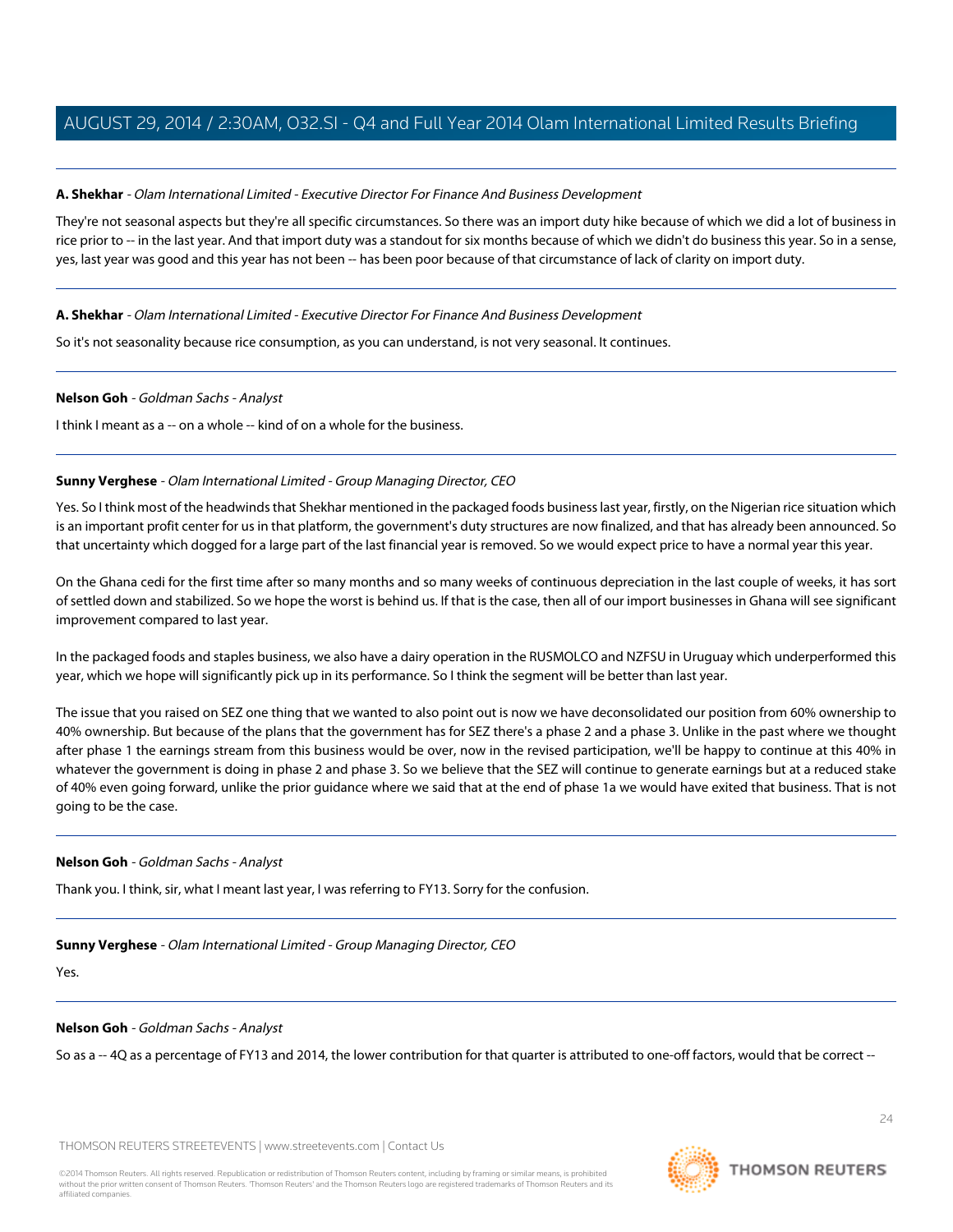### **Sunny Verghese** - Olam International Limited - Group Managing Director, CEO

I would say. Yes, mostly one-off factors, excepting for the daily operations which was our execution. So that was underperformance because we didn't execute as well. All the others were one-off.

### **Hung Hoeng Chow** - Olam International Limited - Associate General Manager IR

<span id="page-24-0"></span>Yes, Conrad?

### **Conrad Werner** - Macquarie - Analyst

Thanks. This is Conrad from Macquarie. Just a quick question on the interest expense. It came down a fair bit in the fourth quarter, and we saw something similar last year and then we saw it tick up again. Is SGD105m kind of the new run rate or is it going to tick up again?

### **A. Shekhar** - Olam International Limited - Executive Director For Finance And Business Development

There will be the usual seasonality because our debt also always normally comes down in Q4.

### **Conrad Werner** - Macquarie - Analyst

Right.

# **A. Shekhar** - Olam International Limited - Executive Director For Finance And Business Development

So one part, and mostly that is working capital led, so that's kind of variable cost, which will come down. So from every year, Q2, Q3 will our highest debt period than Q4. So one part is that.

The second part is for about one-and-a-half-odd months, we also had an RCF which was at a lower cost. And we -- so there is a certain amount of interest cost, but that will be a marginal impact.

# **Conrad Werner** - Macquarie - Analyst

Okay.

# **A. Shekhar** - Olam International Limited - Executive Director For Finance And Business Development

So year on year, I don't think you should take Q4 as a basis for our run rate. Q2, Q3 would be our maximum run rate, and Q1, Q4 would normally be a lower run rate.

#### **Conrad Werner** - Macquarie - Analyst

Thank you.

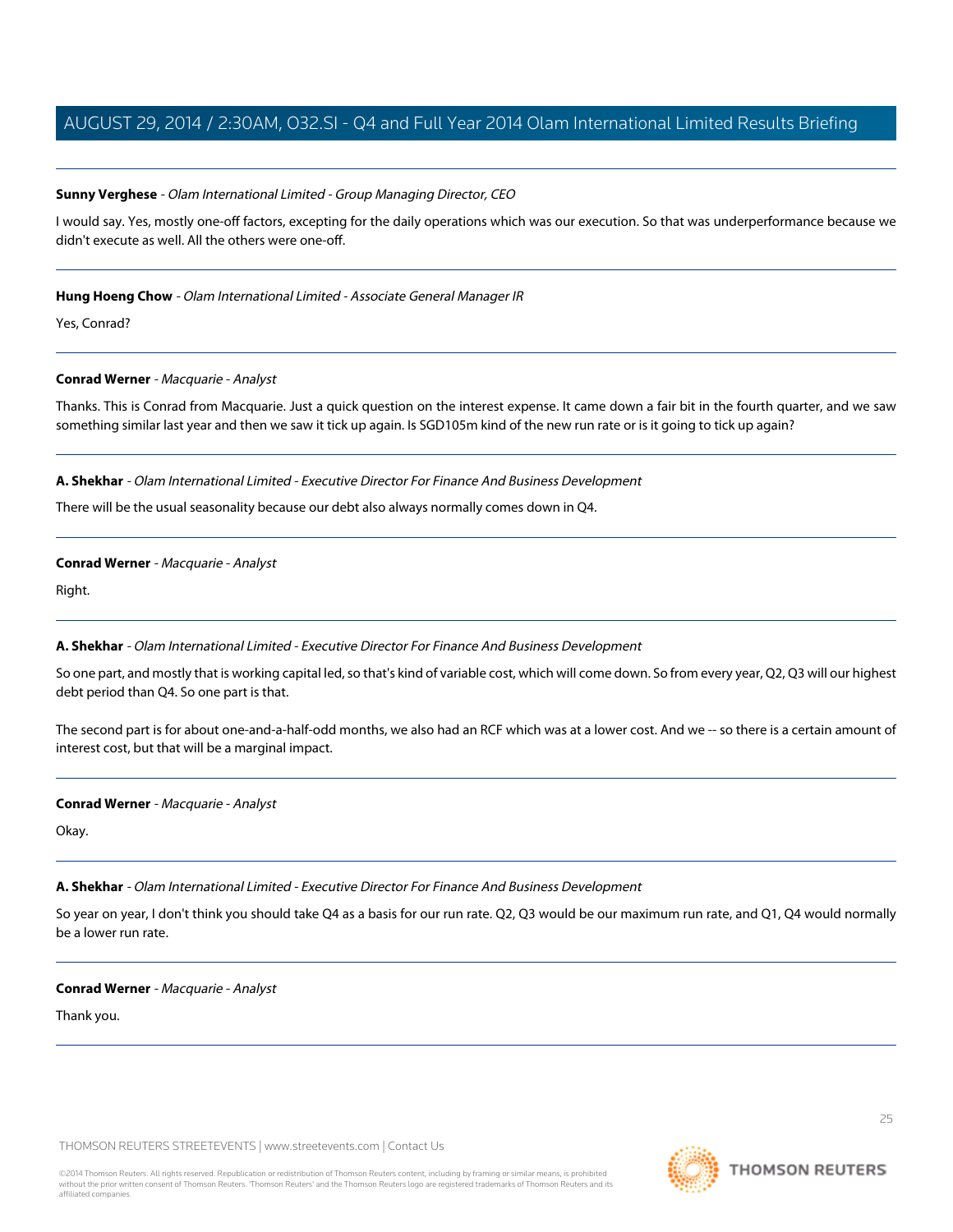### **Sunny Verghese** - Olam International Limited - Group Managing Director, CEO

It's fair to conclude, Conrad, that this is the first year that you have interest expenses sort of stabilizing. And that what Shekhar mentioned in terms of some interest cost savings that will flow through, all of that will flow through in 2015, because as you mentioned, some of the debt instruments in the debt capital markets that we have issued are not callable. If they were all callable, we'd have called everything and refinanced it. But they're callable only at certain points in time.

So over the next few years, the maturity profile of all these outstanding debt instruments, the first opportunity we get to refinance under our new credit-appraised rating, so we've definitely been re-rated from a credit point of view, and the treasury team is trying their best to try and take full advantage of that. But those savings will also directionally help us to improve our total interest costs.

Any other questions?

#### **Hung Hoeng Chow** - Olam International Limited - Associate General Manager IR

Any other questions?

Sunny, you have some remarks?

### **Sunny Verghese** - Olam International Limited - Group Managing Director, CEO

No. No remarks, except that I just want to add on to what Shekhar said about our 25th year. It's a milestone moment for us. As you know, in the commodity industry, most participants have long pedigrees. They've been around for 150, 200 years if you take the ABCDs. They've all had (inaudible). We are a young company by our industry standards, but we're very proud of what we've achieved.

And as our name signifies, Olam means transcending boundaries. And looking back to the last 25 years, we have transcended several boundaries, starting with one product, cashew, in one country, in Nigeria, we are now in 44 agricultural commodities that we organize into 16 platforms. From one country, in Nigeria, we are in 65 countries. From one employee, we are now 23,000 employees worldwide. And we have built a substantial business.

But beyond just the physical product and geographical boundaries, we also transcended other boundaries. So we started with one entrepreneur, individual entrepreneurship now to collective entrepreneurship, from managers to leaders. So we are very proud of what we have achieved. But the other aspect of the word Olam, what is signifies and what it means, is endless, everlasting. So we are really now focused on building an enduring company that will last forever.

For all our stakeholders who have participated in the first chapter of our journey, a brief short chapter, we thank you, and we look forward to working with all of you to write the next chapters of Olam. So, thank you very much.

#### **Hung Hoeng Chow** - Olam International Limited - Associate General Manager IR

Thank you, Sunny.

If there are no questions, this briefing, we thank you for the participation, and we hope to see you in the next quarter.

# **A. Shekhar** - Olam International Limited - Executive Director For Finance And Business Development

Thank you.



26